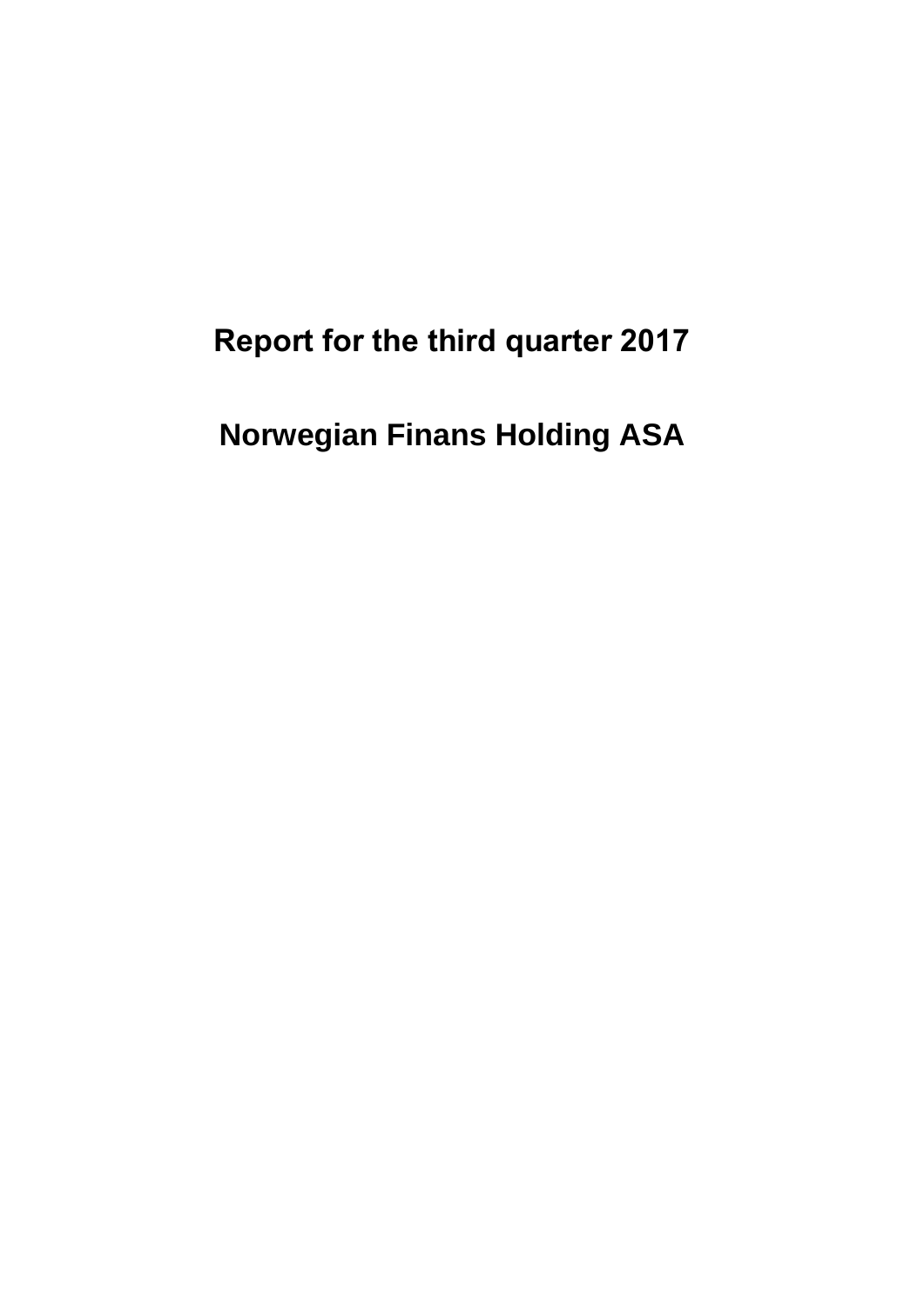# **Norwegian Finans Holding ASA Report for the third quarter 2017**

Norwegian Finans Holding ASA (NFH) owns 100% of the shares in Bank Norwegian AS. The company does not engage in any other operations. The ownership of NFH is divided between institutional and private investors in Norway and abroad, of which Norwegian Air Shuttle ASA is the largest owner with a stake of 17.5%. Norwegian Finans Holding ASA is listed on the Oslo Stock Exchange with the ticker code NOFI.

Bank Norwegian started its operations in November 2007 and offers consumer loans, credit cards and deposit accounts to retail customers distributed through the Internet in the Nordic market. Bank Norwegian offers, in cooperation with the airline Norwegian, a combined credit card and reward card. The bank started operations in Sweden in May 2013. In December 2015, the bank launched operations in Denmark and Finland where it initially offered consumer loans and deposit accounts. Credit cards were launched in June 2016.

The strategy is based on leading digital solutions, synergies with the airline Norwegian, attractive terms for our customers, cost-effective operations and effective risk selection.

At the end of the third quarter 2017 the bank had a customer base of 1,167,000 customers, which can be broken down into 843,900 credit card customers, 164,200 loan customers and 158,900 deposit customers.

### **Profit and loss as of September 30, 2017**

The NFH Group's comprehensive income amounted to MNOK 1,162.3 as of September 30, 2017, compared with MNOK 634.0 for the same period in 2016. Net interest income totalled MNOK 2,655.6, net other operating income amounted to MNOK 142.3, while total operating expenses were MNOK 781.6. Provisions for loan losses were MNOK 473.3.

### **Profit and loss for the third quarter of 2017**

The NFH Group's comprehensive income amounted to MNOK 433.9 compared with MNOK 400.0 in the second quarter 2017. Annual return on equity in the third quarter was 39.0%, while return on assets was 4.4%.

Net interest income amounted to MNOK 937.7, an increase of MNOK 45.4 from the second quarter. The increase is explained by loan growth. The net interest margin was 9.5%, compared with 9.7% in the second quarter.

Net other operating income amounted to MNOK 49.9 compared with MNOK 48.2 in the second quarter. Net commission income increased MNOK 5.6 to MNOK 49.2 due to increased credit card activity. Net gain on securities and currency amounted to MNOK 0.7, compared with a net gain of MNOK 4.6 in the second quarter.

Total operating expenses amounted to MNOK 269.8 compared with MNOK 253.5 in the second quarter. Personnel expenses increased MNOK 2.4, due to accrual effects. Administrative expenses increased MNOK 14.2, and is explained by increased marketing expenses partly offset by reduced running IT costs due to consolidation of core systems and that the second quarter included non-recurring expenses related to SDC core system conversion. Depreciation decreased MNOK 0.5. Other operating expenses increased MNOK 0.2.

The bank's write-downs on loans were MNOK 140.9, a decrease of MNOK 14.3 from the second quarter. The decrease is mainly explained by gains from the sale of non-performing loans in Norway of MNOK 50.0, combined with lower write-downs in Norway and Sweden after the portfolio sales. Writedowns in the second quarter included gains from a portfolio sale of MSEK 43.2. Write-downs in the third quarter equalled 1.9% of average gross loans, compared with 2.2% in the second quarter. The decrease is mainly due to the sale of non-performing loans in Norway. Gross delinquent loans were MNOK 1,978, compared with MNOK 1,853 at the end of second quarter. Delinquent loans accounted for 6.4% of gross loans, compared with 6.2% at the end of the previous quarter. Gross non-performing loans accounted for 4.8% of gross loans, compared with 4.3% as of 30.6.2017.

### **Balance sheet as of September 30, 2017**

Total assets increased MNOK 1,815 in the quarter and amounted to MNOK 40,614.

Net loans to customers increased MNOK 1,267 and amounted to MNOK 30,135. Consumer loans amounted to MNOK 22,739 and credit card loans amounted to MNOK 8,321. The growth in net loans is affected by sale of non-performing loans.

Customer deposits increased MNOK 1,066 and amounted to MNOK 31,988 at the end of the quarter.

Liquid assets increased MNOK 554 and amounted to MNOK 10,196, equivalent to 25.1% of total assets.

Total equity amounted to MNOK 5,278, compared with MNOK 4,851 as of 30.6.2017. The total capital ratio was 20.8%, the core capital ratio was 19.0% and the common equity tier 1 ratio was 16.7%.

There has been a limited review of the accounts as of 30.9.2017, and the full result is added to retained earnings.

### **Outlook for the remaining of the year**

The economic trends are somewhat different in the Nordic markets where the NFH Group operates and the development is positive in all markets. The Norwegian economy shows increasing growth and falling unemployment. The Swedish economy shows growth and falling unemployment. The Danish and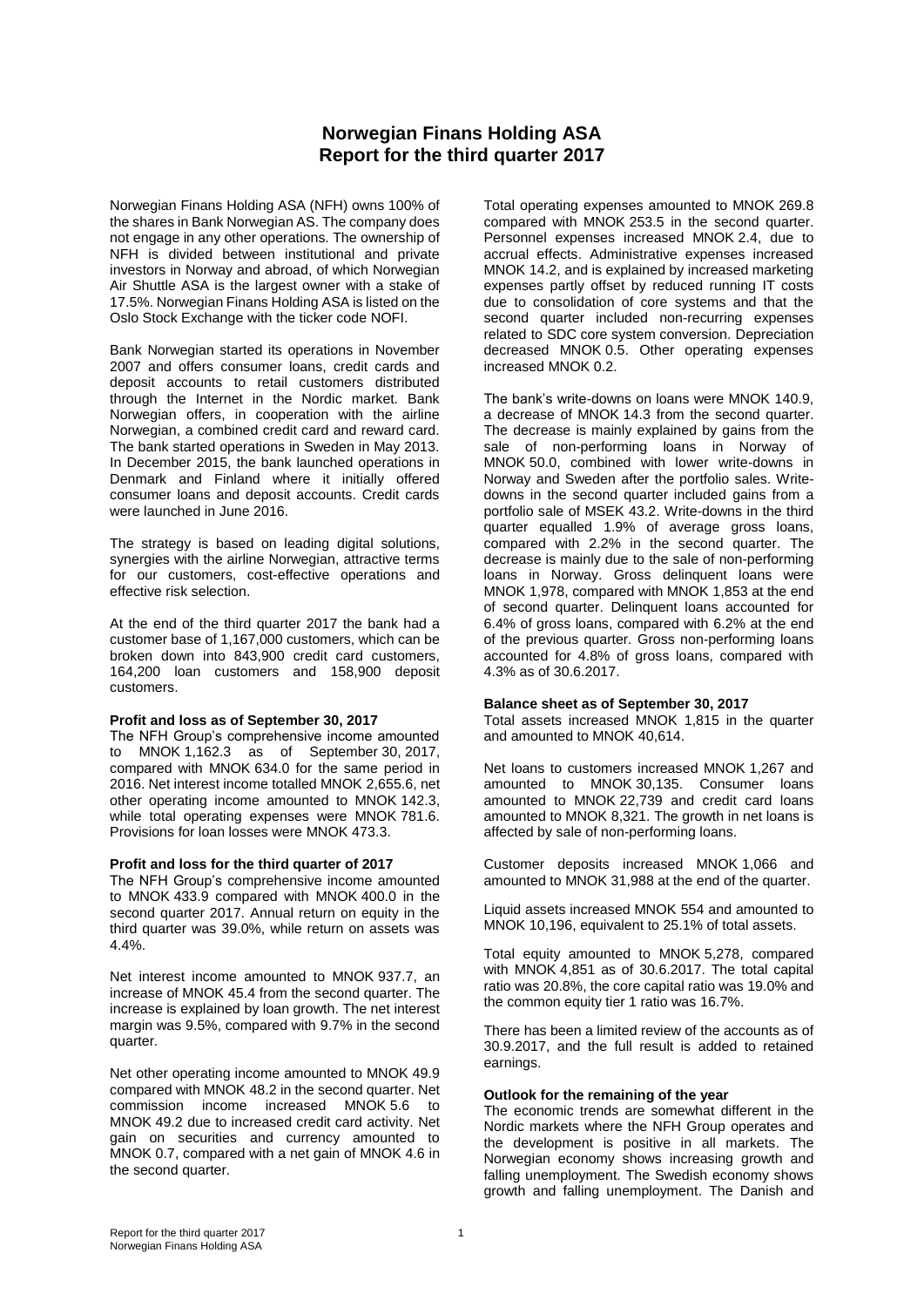Finnish economies show moderate growth and an improved labor market.

The interest rate levels in countries where the NFH Group is represented are expected to remain low. The NFH Group is expected to gain advantage of the interest rate level through low funding costs.

The earnings growth is expected to continue through loan growth, stable margins, cost control and good credit quality, even though the Nordic market for unsecured credit is impacted by increasing competition. Increased competition may lead to higher customer acquisition cost, margin pressure or lower growth.

The bank has a broad Nordic platform and loan volumes grow faster outside of Norway. The recently implemented regulations from the Norwegian authorities are anticipated to have a limited impact on the bank's total development in the future. Increase in installment loan run-off in line with a growing portfolio may, however, affect future loan growth in Norway.

A high deposit to loans ratio and good access to the securities market are expected to maintain the bank's strong liquidity position.

The investment portfolio has provided a satisfactory return. The portfolio's low risk mandate will remain.

The credit quality of the loan portfolio in Norway shows a stable development and the levels of write-downs are expected to remain stable going forward. After the sale of non-performing loans portfolios in Norway and Sweden, the delinquency is expected to gradually increase to a normalized level. The Danish and Finnish loan portfolios show a stable development. Relatively high write-downs in Denmark are still expected for a period going forward.

The bank's framework for IFRS 9 is under implementation. The accounting standard is generally expected to lead to increased write-downs on loans, as under IFRS 9, an impairment allowance must be made for expected credit losses at the reporting date. Preliminary calculations indicate a moderate change in impairment losses.

The Norwegian Ministry of Finance has maintained the Norwegian Financial Supervisory Authority's decision on the Pillar 2-requirements. Common equity tier 1 ratio was 16.7% at the reporting date and exceeds the current minimum common equity tier 1 ratio requirement of 15.3% with a wide margin. The bank aims to maintain a good margin to the minimum capital adequacy requirements.

The current capital base and internal generation of capital are considered sufficient to ensure the bank's growth ambitions, while maintaining the goal of dividend payments in 2018.

Bærum, October 30, 2017 Board of directors of Norwegian Finans Holding ASA

\_\_\_\_\_\_\_\_\_\_\_\_\_\_\_\_\_ Bjørn H. Kise Chairman of the Board  $\_$ Anita Aarnæs Board Member

\_\_\_\_\_\_\_\_\_\_\_\_\_\_\_\_\_\_\_\_ John Høsteland Board Member

\_\_\_\_\_\_\_\_\_\_\_\_\_\_\_\_\_ Brede G. Huser Board Member

\_\_\_\_\_\_\_\_\_\_\_\_\_\_\_\_\_\_\_\_ Christine Rødsæther Board Member

\_\_\_\_\_\_\_\_\_\_\_\_\_\_\_\_\_\_\_\_ Tine Wollebekk C<sub>EO</sub>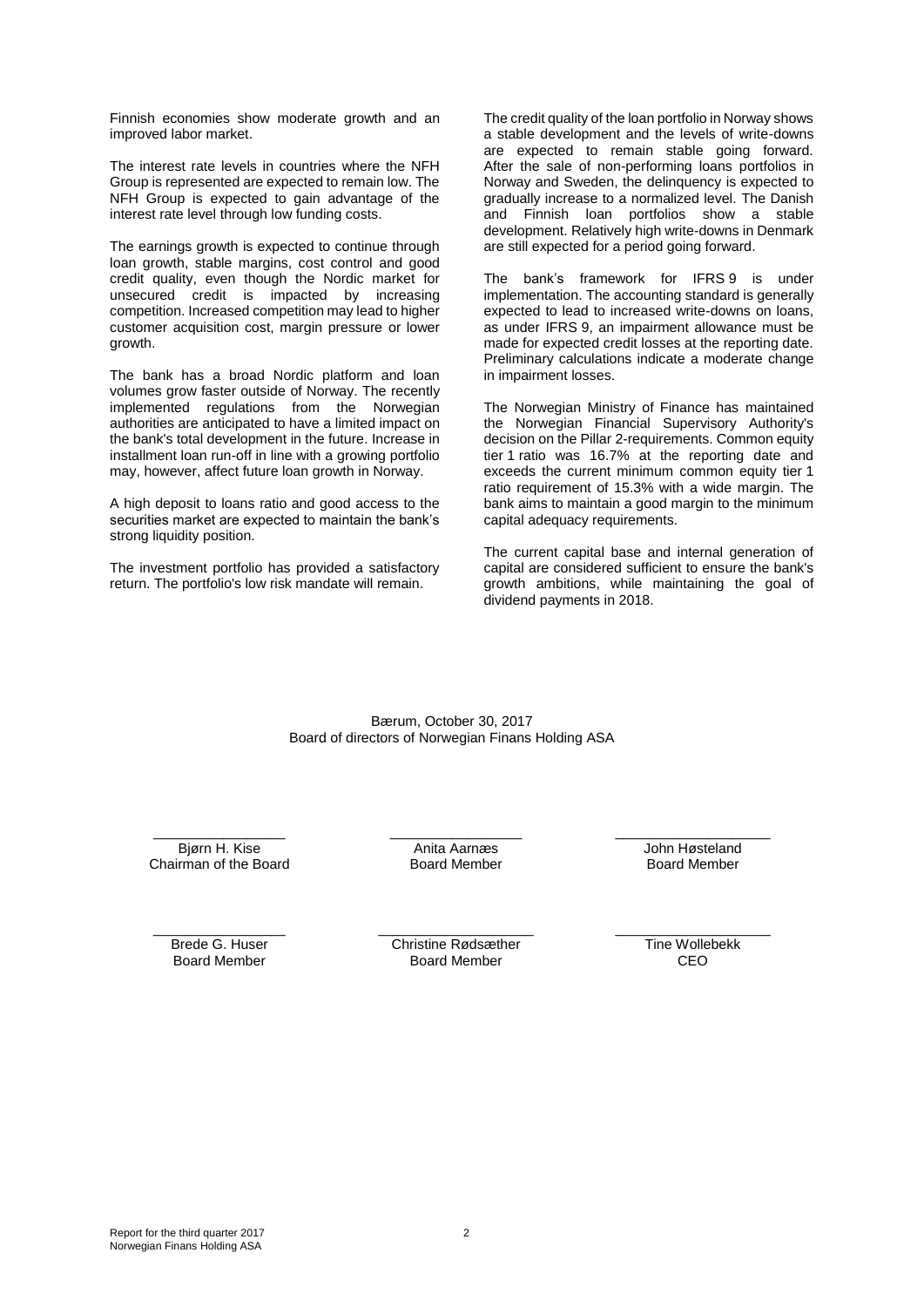# **Profit and loss account**

|                                                |      |           | Norwegian Finans Holding Group |                 |                 |           |
|------------------------------------------------|------|-----------|--------------------------------|-----------------|-----------------|-----------|
| Amounts in NOK 1000                            | Note | Q3 2017   | Q3 2016                        | <b>YTD 2017</b> | <b>YTD 2016</b> | 2016      |
| Interest income                                |      | 1,069,793 | 740,707                        | 3,020,301       | 1,944,491       | 2,791,102 |
| Interest expenses                              |      | 132,140   | 86,367                         | 364,701         | 243,954         | 337,640   |
| Net interest income                            | 9    | 937,653   | 654,339                        | 2,655,600       | 1,700,536       | 2,453,461 |
| Commission and bank services income            | 10   | 104,415   | 67,989                         | 279,035         | 183,845         | 246,613   |
| Commission and bank services expenses          | 10   | 55,250    | 29,834                         | 147,517         | 78,568          | 119,415   |
| Net change in value on securities and currency | 11   | 685       | 5,752                          | 10,812          | 78,626          | 74,064    |
| Other income                                   |      |           | 170                            |                 | 170             | 170       |
| Net other operating income                     |      | 49,850    | 44,077                         | 142,330         | 184,073         | 201,432   |
| Total income                                   |      | 987,503   | 698,416                        | 2,797,930       | 1,884,609       | 2,654,893 |
| Personnel expenses                             |      | 18,711    | 17,977                         | 54,456          | 51,292          | 66,004    |
| General administrative expenses                | 12   | 229,649   | 210,998                        | 661,047         | 550,146         | 773,487   |
| Ordinary depreciation                          |      | 10,403    | 10,761                         | 32,640          | 31,128          | 42,427    |
| Other operating expenses                       | 13   | 11,008    | 11,772                         | 33,431          | 35,562          | 46,911    |
| Total operating expenses                       |      | 269,771   | 251,508                        | 781,574         | 668,128         | 928,828   |
| Provision for loan losses                      | 3    | 140,862   | 119,073                        | 473,280         | 323,594         | 468,257   |
| Profit on ordinary activities before tax       |      | 576,870   | 327,836                        | 1,543,077       | 892,887         | 1,257,808 |
| Tax charge                                     |      | 144,424   | 81,959                         | 385,811         | 223,221         | 298,371   |
| Profit on ordinary activities after tax        |      | 432,446   | 245,877                        | 1,157,266       | 669,665         | 959,437   |
| Earnings per share (kroner)                    |      | 2.32      | 1.37                           | 6.29            | 3.84            | 5.40      |
| Diluted earning per share (kroner)             |      | 2.32      | 1.37                           | 6.29            | 3.84            | 5.40      |

# **Comprehensive income**

| <u>stribi ononon e missino</u>                                         |         |         |                                |                 |           |
|------------------------------------------------------------------------|---------|---------|--------------------------------|-----------------|-----------|
|                                                                        |         |         | Norwegian Finans Holding Group |                 |           |
| Amounts in NOK 1000                                                    | Q3 2017 | Q3 2016 | <b>YTD 2017</b>                | <b>YTD 2016</b> | 2016      |
| Profit on ordinary activities after tax                                | 432.446 | 245.877 | 1.157.266                      | 669.665         | 959,437   |
| Change in fair value for assets held for sale                          | .466    | 1.147   | 5.095                          | $-35.951$       | $-35.700$ |
| Tax                                                                    | $-11$   | -9      | $-38$                          | 270             | 268       |
| Other comprehensive income that may be reclassified to profit and loss | 1.455   | 1.138   | 5.057                          | $-35.681$       | $-35.433$ |
| Comprehensive income for the period                                    | 433.901 | 247.015 | 1.162.323                      | 633.985         | 924.005   |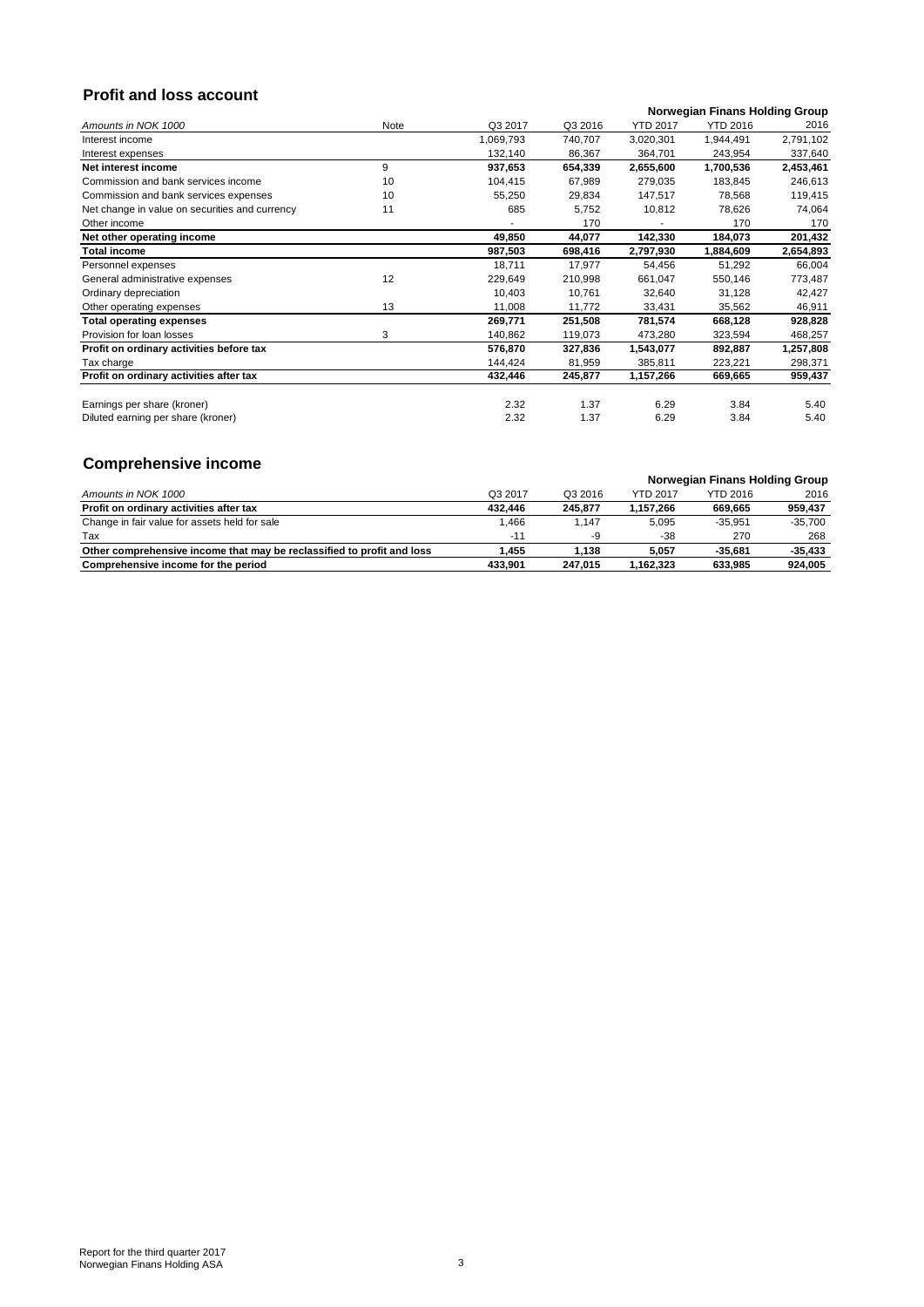# **Balance sheet**

|                                             | Norwegian Finans Holding Group |            |              |            |
|---------------------------------------------|--------------------------------|------------|--------------|------------|
| Amounts in NOK 1000                         | Note                           | 30.9.17    | 30.9.16      | 31.12.16   |
| <b>Assets</b>                               |                                |            |              |            |
| Cash and deposits with the central bank     | 8, 15                          | 61,979     | 56,948       | 59,992     |
| Loans and deposits with credit institutions | 8, 15                          | 1,769,465  | 791,698      | 1,103,359  |
| Loans to customers                          | 4, 5, 6, 15                    | 30,135,429 | 21,194,238   | 24,533,983 |
| Certificates and bonds                      | 14                             | 8,365,022  | 5,544,250    | 4,464,203  |
| <b>Financial derivatives</b>                | 14                             | 3,304      | 14,364       |            |
| Shares and other securities                 | 14                             | 443        | 443          | 443        |
| Assets held for sale                        | 14, 17                         | 29,841     | 24,495       | 24,745     |
| Intangible assets                           |                                | 115,579    | 103,706      | 107,826    |
| Deferred tax asset                          |                                | 8,425      | 9,872        | 7,717      |
| <b>Fixed assets</b>                         |                                | 1,071      | 84           | 65         |
| Receivables                                 | 18                             | 123,584    | 102,448      | 99,919     |
| <b>Total assets</b>                         |                                | 40,614,141 | 27,842,546   | 30,402,252 |
| <b>Liabilities and equity</b>               |                                |            |              |            |
| Deposits from customers                     | 15                             | 31,988,426 | 22, 154, 135 | 24,423,773 |
| Debt securities issued                      | 15, 16                         | 2,040,270  | 1,991,948    | 1,823,973  |
| <b>Financial derivatives</b>                | 14                             | 11,265     |              | 6,780      |
| Tax payable                                 |                                | 382,070    | 221,766      | 297,468    |
| Other liabilities                           | 19                             | 285,142    | 51,995       | 140,764    |
| Accrued expenses                            | 20                             | 154,636    | 94,048       | 99,302     |
| Subordinated loan                           | 15, 16                         | 474,536    | 274,859      | 274,915    |
| <b>Total liabilities</b>                    |                                | 35,336,346 | 24,788,750   | 27,066,976 |
| Share capital                               |                                | 186,689    | 180,104      | 180,105    |
| Share premium reserve                       |                                | 971,182    | 482,827      | 481,980    |
| Tier 1 capital                              |                                | 635,000    | 335,000      | 335,000    |
| Retained earnings and other reserves        |                                | 3,484,925  | 2,055,865    | 2,338,191  |
| <b>Total equity</b>                         | 21                             | 5,277,796  | 3,053,796    | 3,335,276  |
| <b>Total liabilities and equity</b>         |                                | 40,614,141 | 27,842,546   | 30,402,252 |

Bærum, October 30, 2017 Board of Directors of Norwegian Finans Holding ASA

Chairman of the Board Member Board Member Board Member Board Member Board Member Board Member Bjørn H. Kise **Anita Aarnæs** Anita Aarnæs John Høsteland

Board Member

Brede G. Huser Christine Rødsæther Board Member

Tine Wollebekk CEO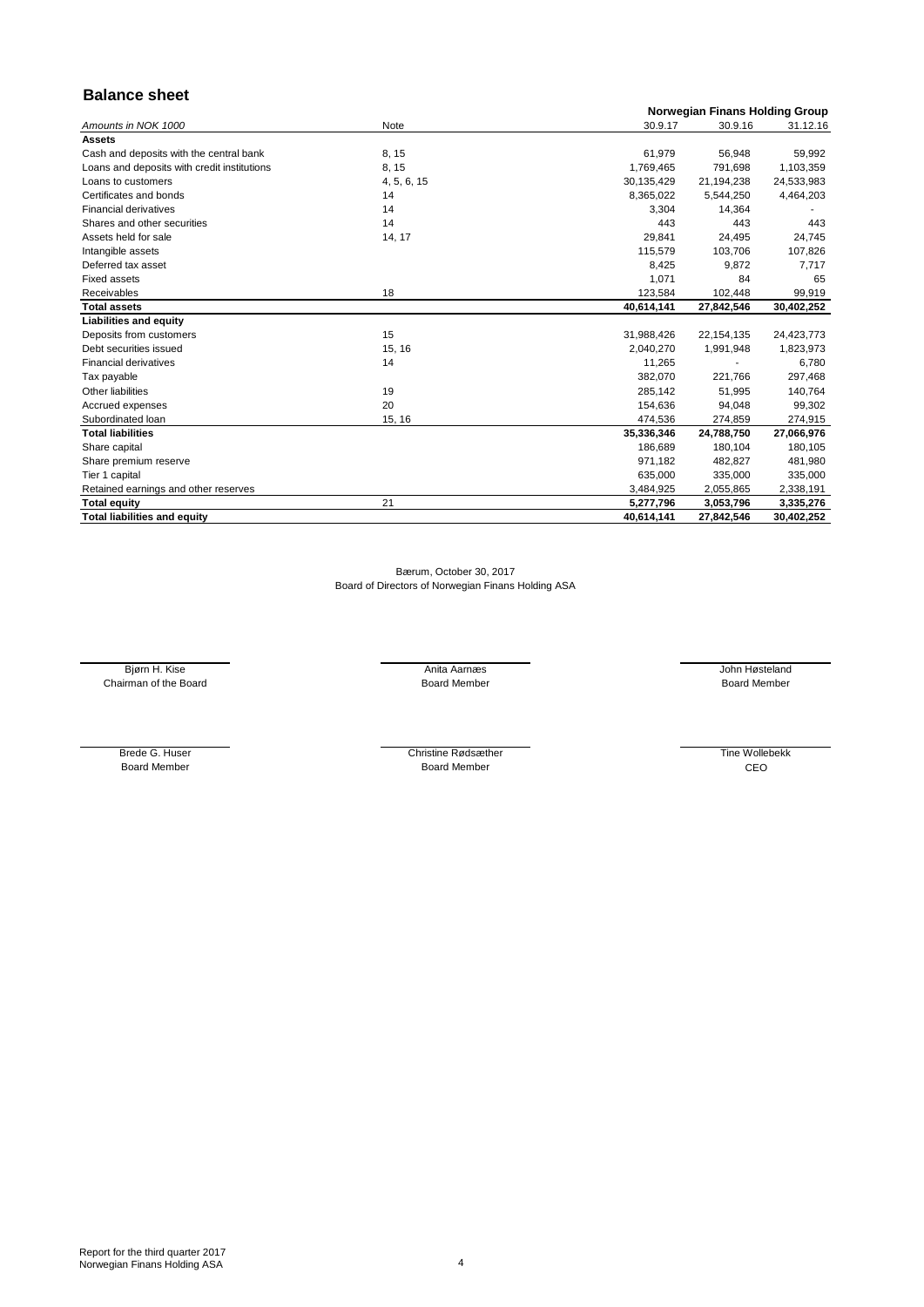# **Cash flow statement**

|                                                      |              | Norwegian Finans Holding Group |               |  |  |  |
|------------------------------------------------------|--------------|--------------------------------|---------------|--|--|--|
| Amounts in NOK 1000                                  | Q3 2017      | Q3 2016                        | 2016          |  |  |  |
| Profit / loss after tax                              | 1,162,323    | 633,985                        | 924,005       |  |  |  |
| Unrealized gains or losses on currency               | 388,238      | 46.400                         | 72,541        |  |  |  |
| Depreciations and amortizations                      | 32,640       | 11,494                         | 14,092        |  |  |  |
| Net gain from sale of fixed assets                   |              | $-170$                         | $-170$        |  |  |  |
| Provision for loan losses                            | 473,280      | 323,594                        | 468,257       |  |  |  |
| Change in loans                                      | $-6,103,417$ | $-7,597,863$                   | $-11,062,706$ |  |  |  |
| Change in deposits from customers                    | 7,564,653    | 8,787,545                      | 11,057,183    |  |  |  |
| Change in securities                                 | $-3,900,819$ | $-2,575,721$                   | $-1,495,673$  |  |  |  |
| Change in assets held for sale, before tax           | 5,095        | $-21,709$                      | $-21,959$     |  |  |  |
| Change in other accruals                             | $-27,677$    | $-94,037$                      | $-95,284$     |  |  |  |
| Change in short-term liabilities                     | 288,798      | 45,485                         | 218,523       |  |  |  |
| Net cash flow from operating activities              | $-116,885$   | -440,998                       | 78,808        |  |  |  |
| Proceeds from settlement of assets held for sale     |              | 57,659                         | 57,659        |  |  |  |
| Payment for acquisition of intangible assets         | $-21,849$    | $-15,950$                      | $-22,094$     |  |  |  |
| Payment for acquisition of fixed assets              | $-1,050$     |                                |               |  |  |  |
| Disposals of fixed assets                            |              | 450                            | 450           |  |  |  |
| Net cash flow from investment activities             | $-22.899$    | 42,159                         | 36,016        |  |  |  |
| Paid-in equity                                       | 495,786      | 339,334                        | 340,637       |  |  |  |
| Change in debt securities issued                     | 216,297      | 112,377                        | $-55,597$     |  |  |  |
| Change in subordinated loan                          | 199,621      | 99,896                         | 99,953        |  |  |  |
| <b>Issued Tier 1 capital</b>                         | 299,250      | 209,160                        | 209,160       |  |  |  |
| Payment to Tier 1 capital investors                  | $-14,841$    | $-3,711$                       | $-9,912$      |  |  |  |
| Net cash flow from financing activities              | 1,196,114    | 757,056                        | 584,240       |  |  |  |
| Currency effect on cash and cash equivalents         | $-388,238$   | $-46,400$                      | $-72,541$     |  |  |  |
| Net cash flow for the period                         | 668,092      | 311,818                        | 626,523       |  |  |  |
| Cash and cash equivalents at the start of the period | 1,163,351    | 536,828                        | 536,828       |  |  |  |
| Cash and cash equivalents at the end of the period   | 1,831,444    | 848.646                        | 1,163,351     |  |  |  |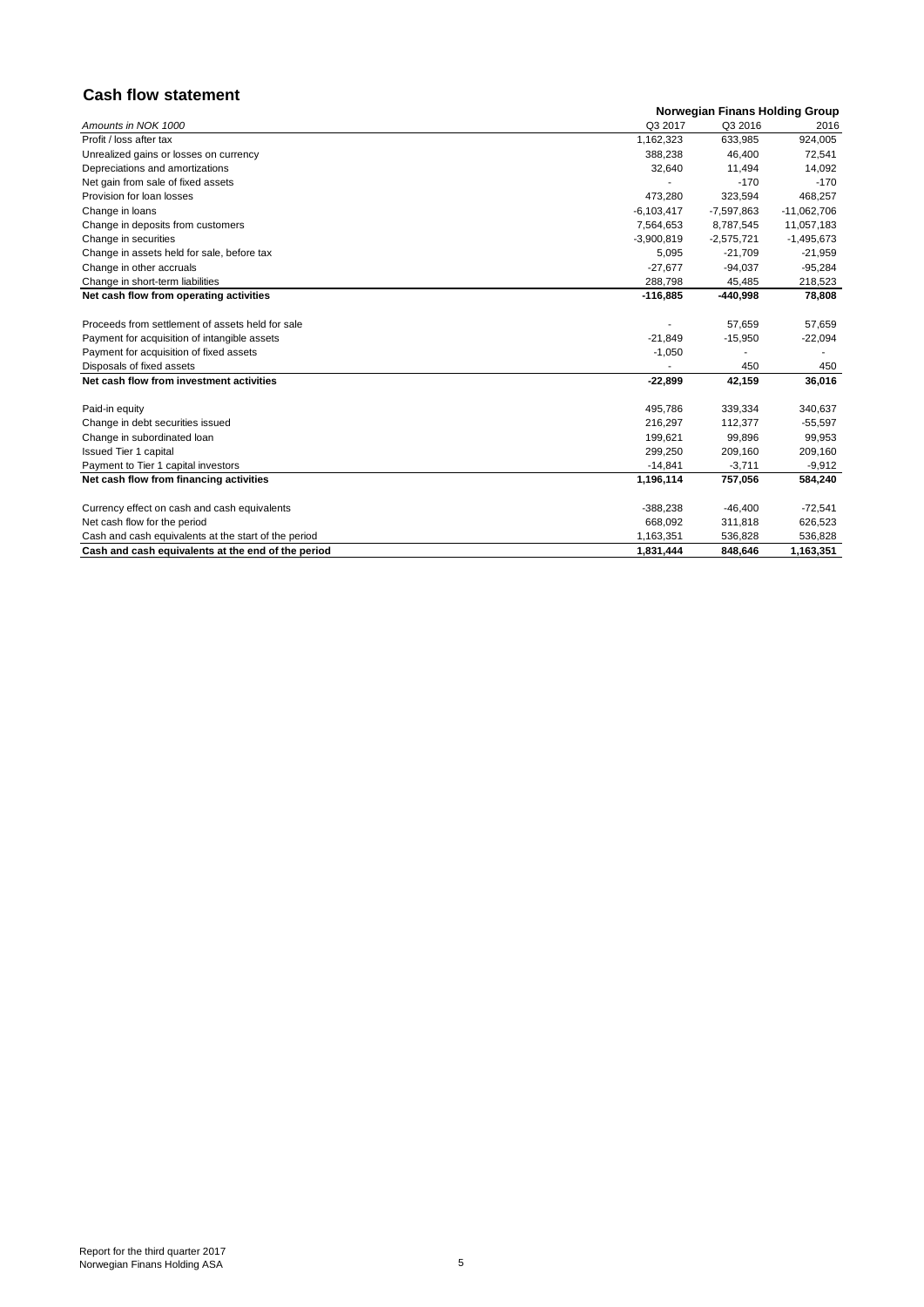# **Changes in equity**

## **Norwegian Finans Holding Group**

|                                                              |                | Share<br>premium | Paid, not<br>registered |                | Retained<br>earnings and |              |
|--------------------------------------------------------------|----------------|------------------|-------------------------|----------------|--------------------------|--------------|
| Amounts in NOK 1000                                          | Share capital  | reserve          | capital                 | Tier 1 capital | other reserves           | Total equity |
| <b>Balance 31.12.16</b>                                      | 180,105        | 481,980          |                         | 335,000        | 2,338,191                | 3,335,276    |
| This period's profit                                         |                |                  |                         |                | 1,157,266                | 1,157,266    |
|                                                              |                |                  |                         |                |                          |              |
| Items that may be reclassified to profit and loss, after tax |                |                  |                         |                | 5,057                    | 5,057        |
| Comprehensive income for the period                          |                |                  |                         |                | 1,162,323                | 1,162,323    |
| Paid interest Tier 1 capital                                 |                |                  |                         |                | $-14,841$                | $-14,841$    |
| Capital increase                                             | 6,584          | 498,098          |                         |                |                          | 504,682      |
| Share issue expenses                                         |                | $-8,895$         |                         |                |                          | $-8,895$     |
| Issued Tier 1 capital                                        |                |                  |                         | 300,000        | $-750$                   | 299,250      |
| <b>Balance 30.9.17</b>                                       | 186,689        | 971,182          | ٠                       | 635,000        | 3,484,925                | 5,277,796    |
|                                                              |                |                  |                         |                |                          |              |
| <b>Balance 31.12.15</b>                                      | 173,195        | 150,402          |                         | 125,000        | 1,422,685                | 1,871,282    |
| This period's profit                                         |                |                  |                         |                | 669,665                  | 669,665      |
| Items that may be reclassified to profit and loss, after tax |                |                  |                         |                | $-35,681$                | $-35,681$    |
| Comprehensive income for the period                          | $\blacksquare$ | $\blacksquare$   | $\blacksquare$          |                | 633,985                  | 633,985      |
| Paid interest Tier 1 capital                                 |                |                  |                         |                | $-3,711$                 | $-3,711$     |
| Capital increase                                             | 6,909          | 340,178          |                         |                |                          | 347,087      |
| Share issue expenses                                         |                | $-7,753$         |                         |                |                          | $-7,753$     |
| Issued Tier 1 capital                                        |                |                  |                         | 210,000        | $-840$                   | 209,160      |
| Other equity changes                                         |                |                  |                         |                | 3,747                    | 3,747        |
| <b>Balance 30.9.16</b>                                       | 180,104        | 482,827          |                         | 335,000        | 2,055,865                | 3,053,796    |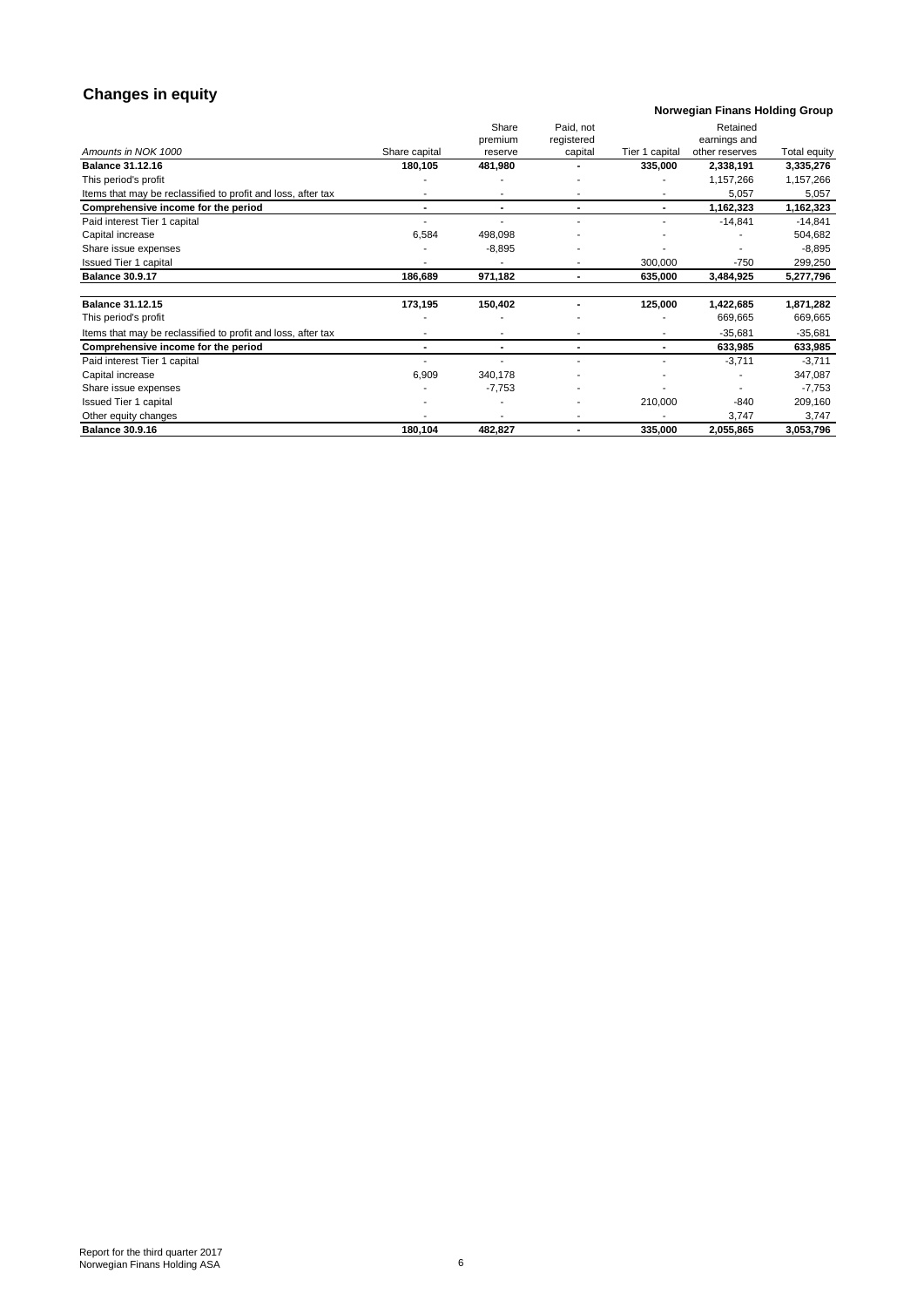### **Note 1. General accounting principles**

The interim report for the third quarter 2017 is prepared according to International Financial Reporting Standards as adopted by the European Union, hereunder *IAS 34 Interim Financial Reporting* . The interim report for the third quarter 2017 is prepared using the same accounting principles and calculation methods as described in the annual report 2016, and should be read in conjunction with this.

#### **Accounting standards which have been adopted but not implemented in 2017**

#### *IFRS 9 - Financial Instruments*

IASB has published the final version of IFRS 9 *Financial Instruments* , which will replace IAS 39 *Financial Instruments – Recognition and Measurement* . IFRS 9 introduces changes to the rules for the classification and measurement of financial instruments, impairment of financial assets and hedge accounting. The standard is effective for annual reporting periods beginning on 1 January 2018 or later. Earlier application is permitted. The standard must be applied retrospectively, except for hedge accounting. Restatement of comparative figures is not required. The standard was approved by the EU in the fourth quarter of 2016.

The rules for classification and measurement of financial assets in IFRS 9 are more principle-based than the rules in IAS 39. Under IFRS 9, financial assets are assessed based on the entity's business model and the asset's cash flows. The bank has made an initial assessment of the balance sheet with regard to classification and measurement of financial assets. The bank has identified two financial instruments where changes from the current classification will be required. The classification and measurement of the bank's financial liabilities are not affected by the transition to IFRS 9.

The bank's investments in certificates and bonds are held for the purpose of receiving cash flows from contracts and for sale. These should therefore be classified at fair value through other comprehensive income (with recycling), while under IAS 39 they are classified at fair value through profit or loss. Furthermore, assets held for sale, which<br>consist of the bank's ownership interest in V should under IFRS 9 be classified at fair value through profit or loss.

The bank has so far not drawn any conclusions as to what will constitute a significant increase in credit risk for the bank's loans. The bank's credit exposure is significant, and it is therefore expected that changes will be made to the bank's impairment losses as a result of the transition to IFRS 9. Reliable quantitative estimates of such changes in impairment losses are not yet available.

A strict development and implementation plan has been prepared for the construction of impairment models for all markets that will need to meet IFRS 9 requirements. The work is on schedule according to the planned progress and includes an upgrade of the bank's existing set of models and the development of specific sub-models for IFRS 9. The sub-models will be implemented in parallel with the current models as they are completed, partly to ensure a good qualitative implementation. The whole set of models will run in parallel upon completion and will be finally implemented from 1 January 2018.

The set of models will include forward-looking models for PD (probability of default), LGD models (loss given default) for pre- and post-default, EAD models (exposure at default) as well as triggers for the classification of exposures in class 1, 2 or 3 (classification according to IFRS 9 regulations; 1: Performing, 2: Underperforming, 3: Nonperforming). The final modelling technique for the individual models will be selected based on the maturity of each portfolio and access to relevant data in the market concerned. The models will be validated in accordance with best practice for each model type. This normally includes both "out-of-time" validation (validation for a different time period than that or those on which the model is based) and "out-of-sample" validation (validation of a part of the data/observations that were not included in the construction of the model). In addition to the initial construction of IFRS 9 models, the bank is in the process of establishing a robust set of models for daily operation, maintenance and development.

The preliminary definition defines default as a loan that is more than 90 days in arrears in relation to the agreed payment schedule and where the amount overdue amounts to at least €100 or the equivalent in local currency.

The bank has not decided which transitional rules will be used in the transition to IFRS 9. It is not expected that the comparative figures will be restated on transition.

#### **Agent commissions**

The accounting of agent commissions was in the first quarter reclassified in accordance with IAS 38 Intangible Assets and IAS 39 Financial Instruments - Recognition and Measurement. Agent commissions were reclassified from *Receivables* to *Loans to customers* and *Intangible assets* , with reclassification of associated expenses in the profit and loss accounts from *General administrative expenses* to *Interest income* and *Ordinary depreciation* . The reclassifications did not have any effect on the profit after tax. Comparative figures and corresponding notes (2, 4, 5, 9, 12, 18, 21) has been revised accordingly.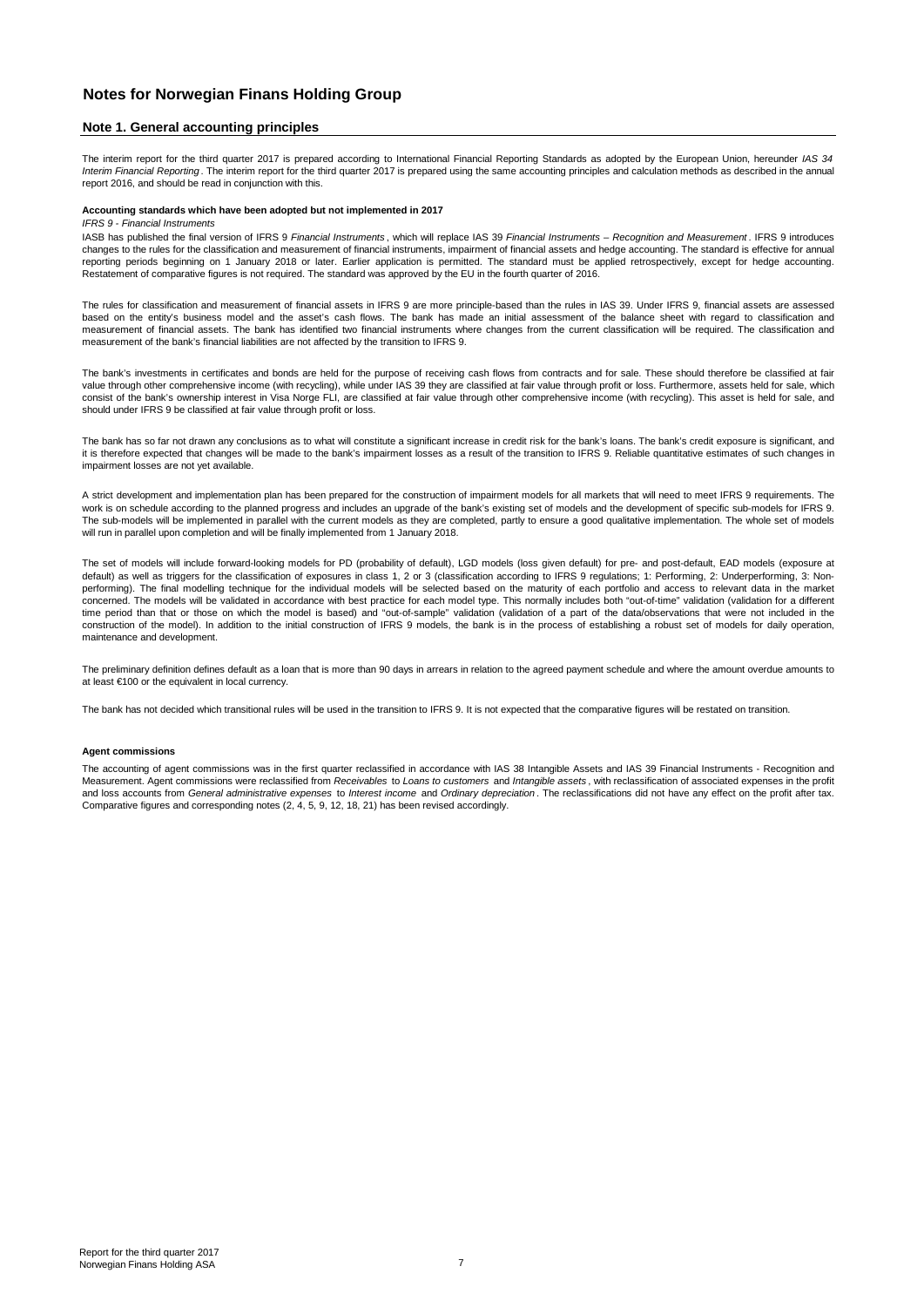## **Note 2. Segments**

Profit and loss and balance sheet presentation for segments are based on internal financial reporting as it is reported to group management. The figures are based on Bank<br>Norwegian's governance model and accounting princip

| Profit and loss account Q3 2017                                        |           |                | Denmark / |          |           |
|------------------------------------------------------------------------|-----------|----------------|-----------|----------|-----------|
| Amounts in NOK 1000                                                    | Norway    | Sweden         | Finland   | Other    | Total     |
| Net interest income                                                    | ,443,668  | 486,005        | 725,884   | 43       | 2,655,600 |
| Net other operating income                                             | 96.810    | 39.813         | 6.006     | $-298$   | 142,330   |
| <b>Total income</b>                                                    | 1.540.478 | 525.818        | 731.890   | $-255$   | 2,797,930 |
| Total operating expenses                                               | 375.431   | 177,982        | 225.846   | 2.316    | 781.574   |
| Provision for loan losses                                              | 136.802   | 103.391        | 233.087   |          | 473.280   |
| Profit on ordinary activities before tax                               | 028.246   | 244.445        | 272.957   | $-2,571$ | 1,543,077 |
| Tax charge                                                             | 257.173   | 61.111         | 68.235    | $-708$   | 385,811   |
| Profit on ordinary activities after tax                                | 771.073   | 183,334        | 204,722   | $-1,863$ | 1,157,266 |
| Other comprehensive income that may be reclassified to profit and loss | 5.057     | $\blacksquare$ |           | -        | 5.057     |
| Comprehensive income for the period                                    | 776.130   | 183.334        | 204.722   | $-1,863$ | 1.162.323 |

| Balance sheet 30.9.17               |            |           | Denmark /  |                          |            |
|-------------------------------------|------------|-----------|------------|--------------------------|------------|
| Amounts in NOK 1000                 | Norway     | Sweden    | Finland    | Other                    | Total      |
| Loans to customers                  | 16,030,958 | 5,289,494 | 8.814.977  | -                        | 30,135,429 |
| Other assets                        | 7.503.612  | 1,387,289 | 1.575.915  | 11.897                   | 10.478.712 |
| <b>Total assets</b>                 | 23.534.570 | 6,676,783 | 10.390.892 | 11,897                   | 40,614,141 |
| Deposits from customers             | 17.763.796 | 5.554.010 | 8.670.621  | $\overline{\phantom{a}}$ | 31.988.426 |
| Other liabilities and equity        | 5.770.774  | 1.122.773 | 1.720.271  | 11.897                   | 8,625,715  |
| <b>Total liabilities and equity</b> | 23.534.570 | 6,676,783 | 10.390.892 | 11.897                   | 40.614.141 |

| Profit and loss account Q3 2016                                        |           |                          | Denmark / |                          |           |
|------------------------------------------------------------------------|-----------|--------------------------|-----------|--------------------------|-----------|
| Amounts in NOK 1000                                                    | Norway    | Sweden                   | Finland   | Other                    | Total     |
| Net interest income                                                    | 1.137.633 | 393.205                  | 169.685   | 12                       | 1.700.536 |
| Net other operating income                                             | 159.201   | 15.232                   | 9.921     | $-282$                   | 184,073   |
| <b>Total income</b>                                                    | 1.296.834 | 408.438                  | 179.607   | $-269$                   | 884,609   |
| Total operating expenses                                               | 338.138   | 171.874                  | 151.737   | 6,380                    | 668,128   |
| Provision for loan losses                                              | 140.398   | 97.627                   | 85.569    |                          | 323,594   |
| Profit on ordinary activities before tax                               | 818.298   | 138.937                  | -57,700   | $-6.649$                 | 892,887   |
| Tax charge                                                             | 204.575   | 34.734                   | $-14.425$ | $-1.662$                 | 223,221   |
| Profit on ordinary activities after tax                                | 613.724   | 104.203                  | $-43.274$ | $-4,987$                 | 669,665   |
| Other comprehensive income that may be reclassified to profit and loss | $-35.681$ | $\overline{\phantom{0}}$ |           | $\overline{\phantom{a}}$ | $-35.681$ |
| Comprehensive income for the period                                    | 578.043   | 104.203                  | $-43.274$ | $-4.987$                 | 633,985   |

| Balance sheet 30.9.16               |            | Denmark / |           |                          |            |  |  |  |
|-------------------------------------|------------|-----------|-----------|--------------------------|------------|--|--|--|
| Amounts in NOK 1000                 | Norway     | Sweden    | Finland   | Other                    | Total      |  |  |  |
| Loans to customers                  | 13,212,396 | 4,623,973 | 3,357,870 |                          | 21,194,238 |  |  |  |
| Other assets                        | 4,912,342  | 1,264,834 | 458,376   | 12,756                   | 6,648,308  |  |  |  |
| <b>Total assets</b>                 | 18.124.737 | 5.888.807 | 3.816.246 | 12.756                   | 27,842,546 |  |  |  |
| Deposits from customers             | 13.698.817 | 5.698.888 | 2.756.429 | $\overline{\phantom{a}}$ | 22,154,135 |  |  |  |
| Other liabilities and equity        | 4.425.920  | 189,918   | 1.059.817 | 12,756                   | 5,688,411  |  |  |  |
| <b>Total liabilities and equity</b> | 18.124.737 | 5,888,807 | 3.816.246 | 12.756                   | 27.842.546 |  |  |  |

| Profit and loss account 2016                                           |           |         | Denmark / |          |           |
|------------------------------------------------------------------------|-----------|---------|-----------|----------|-----------|
| Amounts in NOK 1000                                                    | Norway    | Sweden  | Finland   | Other    | Total     |
| Net interest income                                                    | .595.344  | 541.796 | 316,306   | 15       | 2.453.461 |
| Net other operating income                                             | 169.526   | 20.439  | 11.789    | $-323$   | 201,432   |
| <b>Total income</b>                                                    | 1.764.871 | 562.235 | 328.096   | -308     | 2,654,893 |
| Total operating expenses                                               | 454.939   | 239.906 | 227.108   | 6,875    | 928,828   |
| Provision for loan losses                                              | 198.553   | 139.747 | 129.957   |          | 468,257   |
| Profit on ordinary activities before tax                               | 1.111.379 | 182.581 | $-28.969$ | $-7.183$ | 1,257,808 |
| Tax charge                                                             | 261.764   | 45.645  | $-7.243$  | $-1.796$ | 298.371   |
| Profit on ordinary activities after tax                                | 849.615   | 136.936 | $-21,727$ | $-5,387$ | 959,437   |
| Other comprehensive income that may be reclassified to profit and loss | $-35.433$ |         |           |          | $-35.433$ |
| Comprehensive income for the period                                    | 814.182   | 136.936 | $-21.727$ | $-5,387$ | 924.005   |

| Balance sheet 31.12.16              |            |           | Denmark / |                          |            |
|-------------------------------------|------------|-----------|-----------|--------------------------|------------|
| Amounts in NOK 1000                 | Norway     | Sweden    | Finland   | Other                    | Total      |
| Loans to customers                  | 14.243.563 | 5,237,858 | 5,052,562 | -                        | 24,533,983 |
| Other assets                        | 4.665.798  | 659,918   | 529.964   | 12.588                   | 5.868.269  |
| <b>Total assets</b>                 | 18.909.361 | 5,897,776 | 5.582.526 | 12.588                   | 30,402,252 |
|                                     |            |           |           |                          |            |
| Deposits from customers             | 14.696.396 | 5,560,880 | 4,166,497 | $\overline{\phantom{a}}$ | 24,423,773 |
| Other liabilities and equity        | 4.212.965  | 336,896   | 1.416.029 | 12,588                   | 5.978.479  |
| <b>Total liabilities and equity</b> | 18.909.361 | 5,897,776 | 5.582.526 | 12.588                   | 30,402,252 |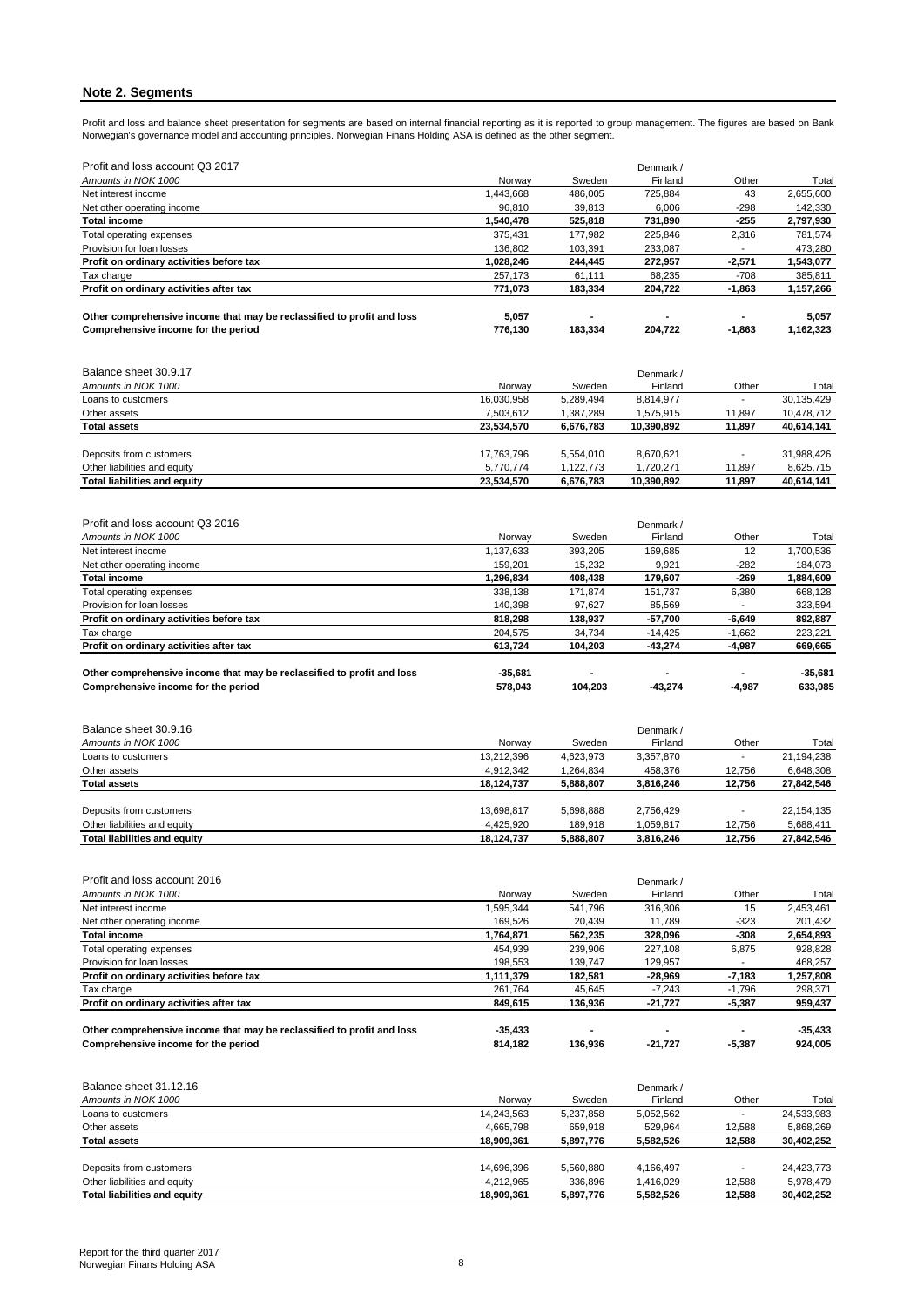## **Note 3. Loss on loans and guarantees**

The Group has no guarantees as at 30.9.2017.

| Amounts in NOK 1000                                                                                     | Q3 2017 | Q3 2016 | 2016    |
|---------------------------------------------------------------------------------------------------------|---------|---------|---------|
| Realized losses in the period                                                                           | 10.253  | 5.471   | 7.176   |
| Individual write-downs on loans including gains/losses from sale of NPL portfolio                       | 119.474 | 110.715 | 143.635 |
| Net individual write-downs on loans                                                                     | 129.727 | 116.186 | 150.811 |
| The period's change in write-downs on groups of loans including gains/losses from sale of NPL portfolio | 343.552 | 207.408 | 317.446 |
| Write-downs on loans                                                                                    | 473.280 | 323.594 | 468.257 |

## **Note 4. Loans to customers**

| Amounts in NOK 1000                         | Q3 2017    | Q3 2016    | 2016       |
|---------------------------------------------|------------|------------|------------|
| Overdraft facilities and lines of credit    |            | 2.701      | 2.147      |
| Credit cards                                | 8.320.599  | 5.415.179  | 6.309.014  |
| Instalment loans                            | 22,739,133 | 16.459.780 | 19,054,145 |
| <b>Gross loans</b>                          | 31.059.732 | 21.877.659 | 25.365.307 |
| Individual write-downs on loans             | $-72.305$  | $-168.613$ | $-201.116$ |
| Write-downs on groups of loans              | $-851.998$ | $-514.809$ | $-630.208$ |
| Net loans to and receivables from customers | 30.135.429 | 21.194.238 | 24.533.983 |

## **Gross loans by geographical regions**

| Amounts in NOK 1000                        | Q3 2017    | Q3 2016    | 2016       |
|--------------------------------------------|------------|------------|------------|
| Oslo                                       | 2,164,065  | 1,816,812  | 1,920,981  |
| Akershus                                   | 2,157,120  | 1,787,257  | 1,902,542  |
| Hordaland                                  | 1,784,597  | 1,460,983  | 1,575,081  |
| Rogaland                                   | 1,417,148  | 1,164,801  | 1,264,380  |
| Østfold                                    | 1,020,962  | 859,271    | 924,670    |
| <b>Buskerud</b>                            | 892,753    | 751,906    | 809,134    |
| Sør-Trøndelag                              | 850,328    | 701,731    | 756,027    |
| Nordland                                   | 827,426    | 688,887    | 741,603    |
| Vestfold                                   | 786,125    | 671,674    | 715,268    |
| Møre og Romsdal                            | 715,152    | 583,999    | 633,056    |
| Troms                                      | 610,511    | 497,787    | 541,868    |
| Hedmark                                    | 556,454    | 483.477    | 520,471    |
| Oppland                                    | 520,472    | 424,625    | 466,573    |
| Telemark                                   | 494,561    | 413,141    | 454,156    |
| Vest-Agder                                 | 420,199    | 331,513    | 360,625    |
| Nord-Trøndelag                             | 345,543    | 286,594    | 309,964    |
| Finnmark                                   | 321,181    | 272,182    | 297,023    |
| Aust-Agder                                 | 298,122    | 241,636    | 261,529    |
| Sogn og Fjordane                           | 214,229    | 182,039    | 196,711    |
| Svalbard                                   | 3,330      | 1,782      | 2,739      |
| Customer does not have a Norwegian address | 53,712     | 237        | 41,029     |
| <b>Total Norway</b>                        | 16,453,990 | 13,622,335 | 14,695,431 |
| Sweden                                     | 5,422,842  | 4,809,088  | 5,487,645  |
| Denmark / Finland                          | 9,182,900  | 3,446,236  | 5,182,230  |
| Gross loans in the balance sheet           | 31.059.732 | 21.877.659 | 25,365,307 |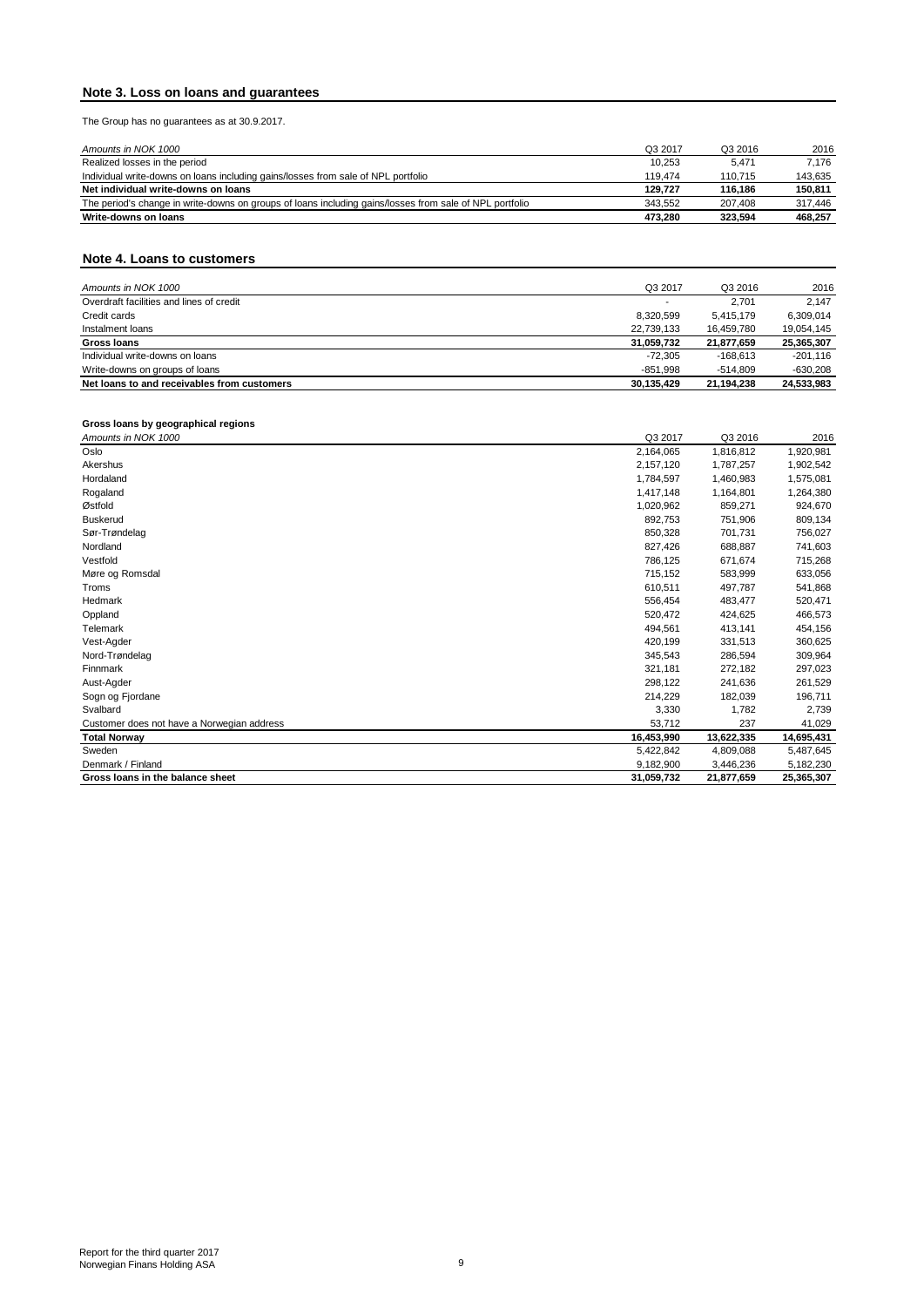### **Note 5. Risk classes**

|                         | Probability of |            | Gross loans |            |            | Undrawn credit limits |            |
|-------------------------|----------------|------------|-------------|------------|------------|-----------------------|------------|
| Amounts in NOK 1000     | default        | Q3 2017    | Q3 2016     | 2016       | Q3 2017    | Q3 2016               | 2016       |
| Α                       | $0 - 0.9 %$    | 4,728,106  | 3,418,946   | 3,716,949  | 25,238,820 | 17,663,962            | 19,692,083 |
| B                       | $1 - 2.9%$     | 12,651,098 | 8,500,101   | 9,468,018  | 1,405,042  | 821,832               | 1,153,334  |
| С                       | $3 - 4.9%$     | 4,010,602  | 2,872,067   | 3,279,727  | 239,193    | 158,448               | 237,141    |
| D                       | $5 - 8.9%$     | 2,576,799  | 2,232,393   | 2,743,303  | 185,050    | 214,509               | 194,285    |
| E                       | $9 - 14.9%$    | 1,543,138  | 1,222,410   | 1,616,677  | 69,514     | 141,413               | 83,485     |
| F                       | 15 - 19,9 %    | 524,702    | 438,121     | 555,334    | 15,495     | 32,245                | 19,886     |
| G                       | 20 - 29,9%     | 845,314    | 554,171     | 685,686    | 8,860      | 20,436                | 11,518     |
| н                       | $30 - 39.9 %$  | 405,901    | 240,385     | 324,312    | 12,977     | 17,609                | 14,870     |
|                         | 40 - 54,9 %    | 395,029    | 229,118     | 312,044    | 3,463      | 3,403                 | 3,096      |
| J                       | 55 - 100,0 %   | 294,324    | 204,897     | 261,187    | 1,570      | 1,373                 | 1,120      |
| S                       | 23.0%          | 500,069    | 329,027     | 371,916    |            |                       |            |
|                         | 27.0%          | 195,510    | 83,147      | 112,350    |            |                       |            |
| U                       | 74.0%          | 381,656    | 159,374     | 205,598    |            |                       |            |
| V                       | 100.0%         | 1,838,505  | 1,024,304   | 1,283,562  |            |                       |            |
| W                       | 100.0%         | 143,129    | 328,027     | 391,040    |            |                       |            |
| <b>Total classified</b> |                | 31,033,883 | 21,836,489  | 25,327,702 | 27,179,983 | 19,075,231            | 21,410,817 |
| Not classified          | 70.8%          | 25,849     | 41,170      | 37,605     | 38,954     | 46,993                | 50,650     |
| Total                   |                | 31,059,732 | 21,877,659  | 25,365,307 | 27,218,937 | 19,122,224            | 21,461,468 |

Risk is classified as follows:  $A =$  lowest risk,  $W =$  highest risk

Risk class S consists of engagements during treatment with debt collection companies, where the customer is less than 90 days past originally agreed payment plan. If the customer is on track on engagement, but has at least one other product where payment is more than 90 days past payment plan the engagement is classified in risk class T. Risk class U consists of engagements in warning, but less than 90 days past payment plan, while risk class V consists of engagements more than 90 days past payment plan.

Risk class W consists of written-down engagements, and is engagements individually written down. The other risk classes, including risk class A - J, is included in the calculation for write-downs on groups of engagements.

"Not classified" consists of Norwegian engagements recruited through applications for sales financing and bank accounts with and without credit facilities. In a potential chance of classification of these engagements there are no indications implying that the distribution of risk classes will significantly deviate from what is observed in the classified engagements. The risks associated with customers are classified based on their application and behavioral score. This risk classification is an integrated part of the Bank's credit approval process and is used in the Bank's risk-based product pricing.

The bank only offers credit to the retail customer market, and all credit decisions are made by means of automated decision support systems. Credit is granted based on a<br>qualitative and quantitative analysis of the custome predict future payment conduct, while the analysis of the customer's capacity to service loans are a quantitative evaluation of the customer's ability to repay his obligations, given the customer's current and anticipated future economic situation.

### **Note 6. Default and loss on loans**

| Amounts in NOK 1000                  | Q3 2017   | Q3 2016    | 2016       |
|--------------------------------------|-----------|------------|------------|
| Gross defaulted loans                | 1,977,842 | 1,336,021  | 1.654.201  |
| Individual write-downs on loans      | -72.335   | $-168.613$ | $-201.116$ |
| Write-downs on groups of loans       | -851.998  | $-514.809$ | -630.208   |
| Net defaulted loans                  | 1.053.510 | 652.599    | 822,878    |
|                                      |           |            |            |
| Defaulted loans which are performing | 430.789   | 334.971    | 403.086    |

Defaulted loans comprise of loans which are more than 90 days overdue according to payment schedule.

#### **Aging of defaulted, but not written-down loans**

The table shows the overdrawn amount on loans by the number of past due days not caused by payment service delays. The entire loan is included when part of the debt is past due.

|                     | Q3 2017     |              |              |              |              |           |
|---------------------|-------------|--------------|--------------|--------------|--------------|-----------|
| Amounts in NOK 1000 | 5 - 15 davs | 16 - 30 days | 31 - 60 davs | 61 - 90 davs | Over 90 days | Total     |
| - Retail market     | 1.991.416   | 202.393      | 643.393      | 326.398      | .834.687     | 4.998.287 |
| <b>Total</b>        | ,991,416    | 202,393      | 643.393      | 326.398      | .834.687     | 4,998,287 |

|                     | Q3 2016     |              |              |                 |              |           |
|---------------------|-------------|--------------|--------------|-----------------|--------------|-----------|
| Amounts in NOK 1000 | 5 - 15 davs | 16 - 30 days | 31 - 60 davs | - 90 davs<br>61 | Over 90 davs | Total     |
| - Retail market     | .139.322    | 184.824      | 388.720      | 178.758         | 008.310      | 2.899.935 |
| <b>Total</b>        | .139.322    | 184.824      | 388.720      | 178.758         | 008.310      | 2.899.935 |

|                     | 2016        |              |              |              |              |           |
|---------------------|-------------|--------------|--------------|--------------|--------------|-----------|
| Amounts in NOK 1000 | 5 - 15 davs | 16 - 30 days | 31 - 60 days | 61 - 90 davs | Over 90 davs | Total     |
| - Retail market     | 445.913     | .214.820     | 564.275      | 218.282      | .263.835     | 3.707.125 |
| <b>Total</b>        | 445.913     | 1.214.820    | 564.275      | 218.282      | .263.835     | 3.707.125 |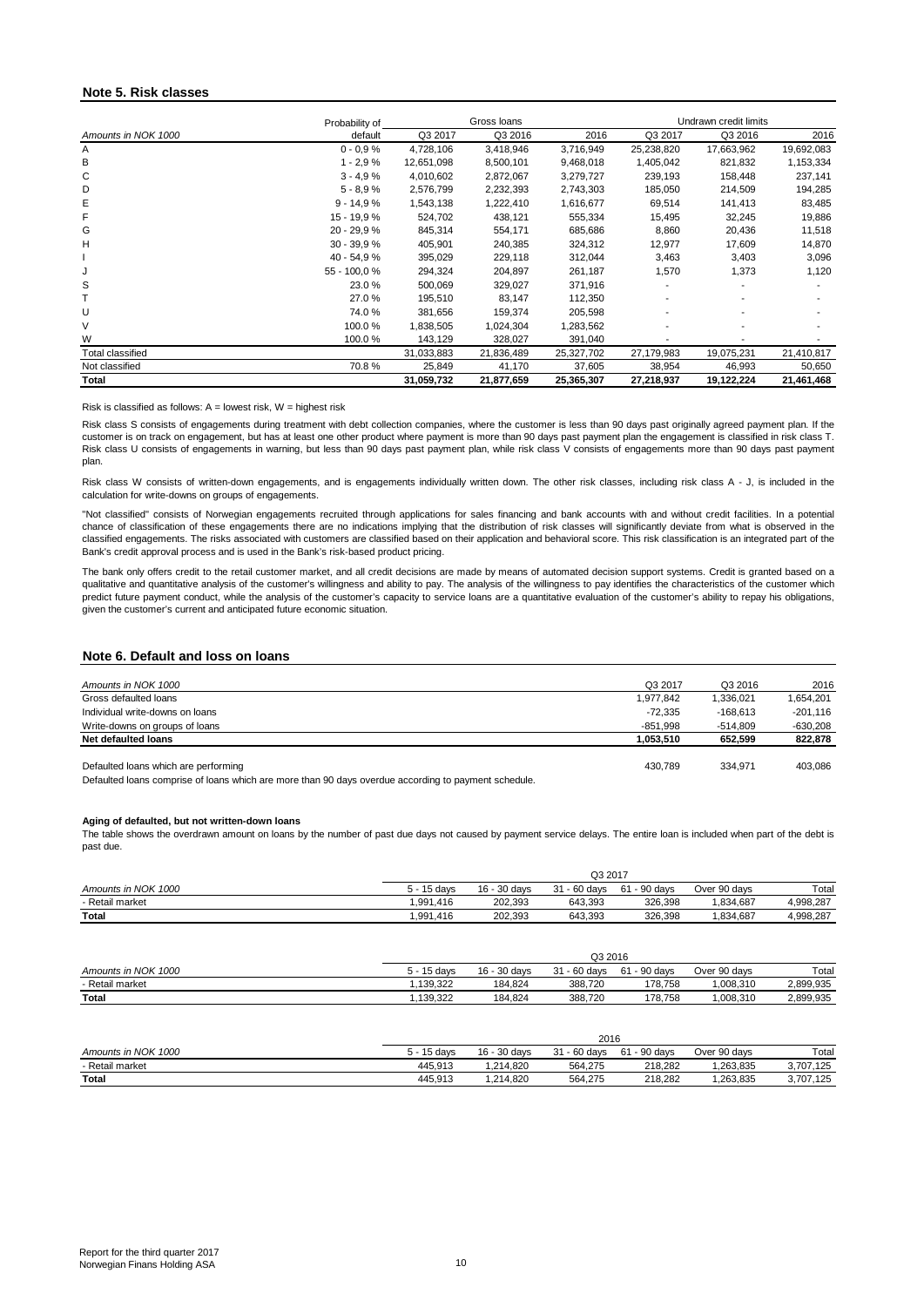## **Note 7. Liquidity risk**

The liquidity risk is the risk that the Bank is not capable of covering all its financial obligations as they fall due. The liquidity risk is evaluated as low at the time of this report, since a large portion of the Bank's assets consists of easily transferable securities. The asset side is financed by core deposits from the retail market, debt securities and<br>subordinated capital. The Bank manages its liqu comments.

At 30.9.2017 the Liquidity Coverage Ratio (LCR) at total level for the Bank was 187%. The Bank has significant positions in Norwegian, Swedish and Danish kroner in addition<br>to Euro. At 30.9.2017 the LCR was 215% in Norwegi Coverage Ratio (LCR) at total level and for significant positions is 80% at 30.9.2017, except for Norwegian kroner where the legal requirement is 50%.

## **Note 8. Loans and deposits with credit institutions and central banks**

| Amounts in NOK 1000                                                                                    | Q3 2017   | Q3 2016 | 2016      |
|--------------------------------------------------------------------------------------------------------|-----------|---------|-----------|
| Loans and deposits with credit institutions and central banks without agreed maturity or notice period | 1.831.444 | 848.646 | 1,163,351 |
| Total loans and deposits with credit institutions and central banks                                    | 1.831.444 | 848.646 | 1,163,351 |
|                                                                                                        |           |         |           |
| Amounts in NOK 1000                                                                                    | Q3 2017   | Q3 2016 | 2016      |
| <b>NOK</b>                                                                                             | 777.675   | 301.551 | 540.723   |
| <b>SEK</b>                                                                                             | 600.107   | 330.926 | 404.624   |
| <b>DKK</b>                                                                                             | 108.548   | 114.564 | 151.464   |
| <b>EUR</b>                                                                                             | 345.114   | 101.605 | 66,539    |
| Total                                                                                                  | 1,831,444 | 848.646 | 1,163,351 |
| Average interest rate Norwegian Finans Holding Group                                                   | 0.22%     | 0.23%   | 0.20%     |

Average interest rate is calculated as interest amount in percentage of average volume for the current period.

### **Note 9. Net interest income**

| Amounts in NOK 1000                                                 | Q3 2017   | Q3 2016   | 2016      |
|---------------------------------------------------------------------|-----------|-----------|-----------|
| Interest income from cash and deposits at central banks             | 228       | 248       | 321       |
| Interest income from loans to and deposits with credit institutions | 2.033     | 1.052     | 1,393     |
| Interest income from consumer loans                                 | 2,253,321 | 1,457,476 | 2,095,457 |
| Interest income from overdraft accounts                             | 79        | 1,016     | 1.104     |
| Interest income from credit cards                                   | 690.066   | 432,217   | 618,322   |
| Interest income from sales financing                                | 3.725     | 4.146     | 5.494     |
| Interest and other income from certificates and bonds               | 68.296    | 44,433    | 63,885    |
| Other interest and other interest related income                    | 2,553     | 3.902     | 5,125     |
| <b>Total interest income</b>                                        | 3,020,301 | 1,944,491 | 2,791,102 |
| Interest expense from deposits from credit institutions             | 48        |           | 8         |
| Interest expense from deposits from customers                       | 314,427   | 200,939   | 283,006   |
| Interest expense on debt securities issued                          | 25.955    | 26.734    | 35,605    |
| Interest expense on subordinated loan                               | 10.674    | 5.049     | 7.790     |
| Other interest and other interest related expenses                  | 13,597    | 11,232    | 11,232    |
| Total interest expense                                              | 364,701   | 243,954   | 337,640   |
| Net interest income                                                 | 2,655,600 | 1,700,536 | 2,453,461 |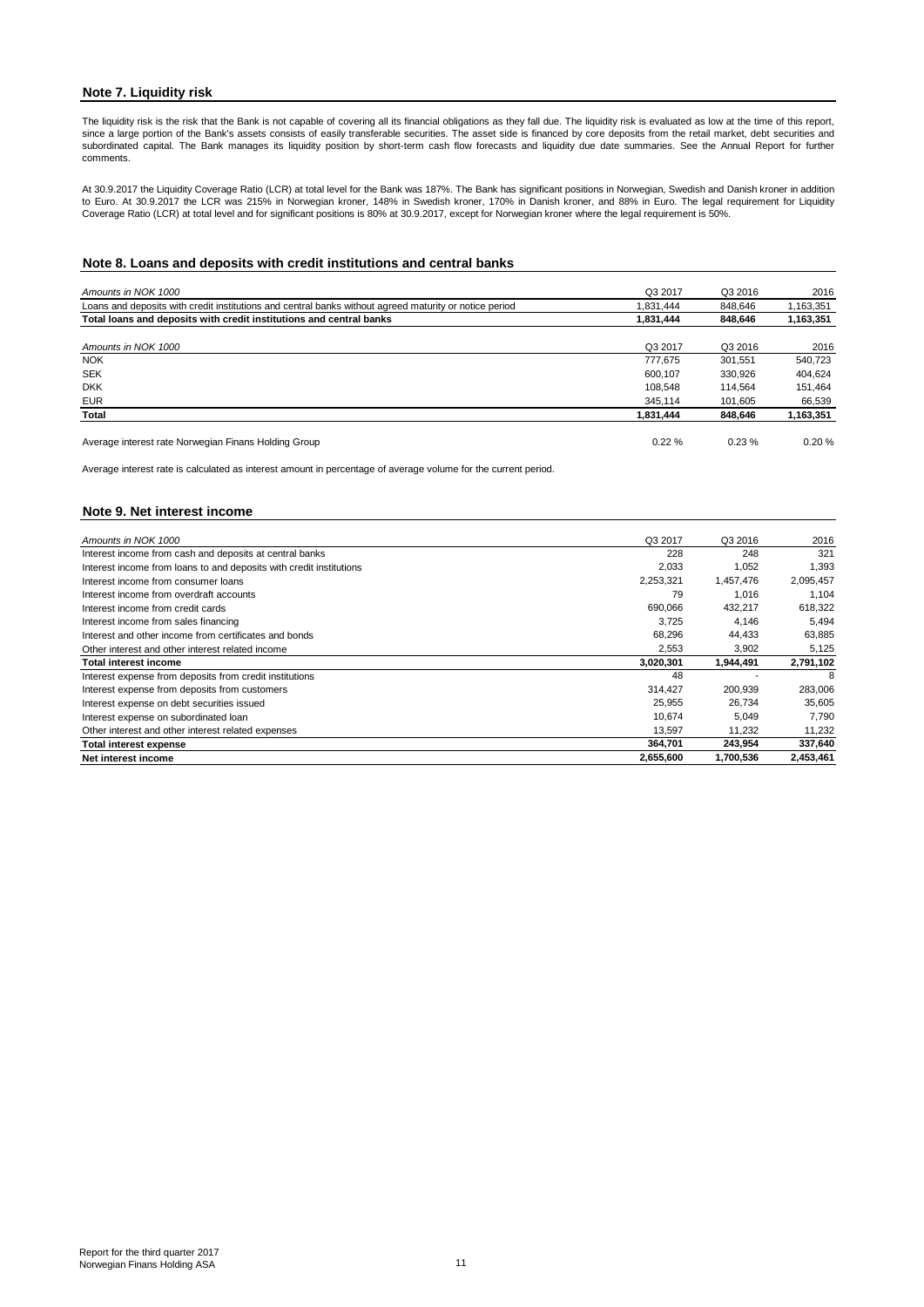## **Note 10. Net other operating income**

| Amounts in NOK 1000                                 | Q3 2017 | Q3 2016 | 2016    |
|-----------------------------------------------------|---------|---------|---------|
| Payment services                                    | 180.491 | 124.828 | 170,128 |
| Insurance services                                  | 56.048  | 34.895  | 47.343  |
| Other fees and commission and bank services income  | 42.496  | 24.122  | 29.142  |
| Total commission and bank services income           | 279.035 | 183.845 | 246.613 |
| Payment services                                    | 77.527  | 39.611  | 62.968  |
| Insurance services                                  | 53.947  | 29.207  | 42.427  |
| Other fees and commission and bank services expense | 16.043  | 9.750   | 14.020  |
| Total commission and bank services expenses         | 147.517 | 78.568  | 119.415 |

## **Note 11. Net gain on financial instruments at fair value**

| Amounts in NOK 1000                                          | Q3 2017                  | Q3 2016    | 2016      |
|--------------------------------------------------------------|--------------------------|------------|-----------|
| Net gain on certificates and bonds                           | $-3.364$                 | 8.148      | 112       |
| Net gain on FX-forwards                                      | 34.928                   | 117.561    | 102.207   |
| Net currency effects                                         | $-20.753$                | $-104.743$ | $-85.915$ |
| Net gains on shares and other securities with variable yield | $\overline{\phantom{0}}$ | 57.659     | 57.659    |
| Total                                                        | 10.812                   | 78.626     | 74.064    |

## **Note 12. General administrative expenses**

| Amounts in NOK 1000                                                      | Q3 2017 | Q3 2016 | 2016    |
|--------------------------------------------------------------------------|---------|---------|---------|
| Sales and marketing                                                      | 528.995 | 453.399 | 631.821 |
| IT operations                                                            | 65.346  | 52.021  | 73.257  |
| External services fees and hired temporary staff for ordinary operations | 36.672  | 17.719  | 24.703  |
| Other administrative expenses                                            | 30.033  | 27.007  | 43.706  |
| <b>Total</b>                                                             | 661.047 | 550.146 | 773.487 |

## **Note 13. Other operating expenses**

| Amounts in NOK 1000                        | Q3 2017 | Q3 2016 | 2016   |
|--------------------------------------------|---------|---------|--------|
| Credit information                         | 20,609  | 21.077  | 29,045 |
| Auditor                                    | 1.413   | 2,892   | 2,700  |
| Rental of premises                         | 1.736   | 1.057   | 2,168  |
| Insurance                                  | 389     | 381     | 505    |
| Machinery, fixtures and transport vehicles | 287     | 333     | 410    |
| Other operating expenses                   | 8,997   | 9.822   | 12.082 |
| Total                                      | 33.431  | 35,562  | 46.911 |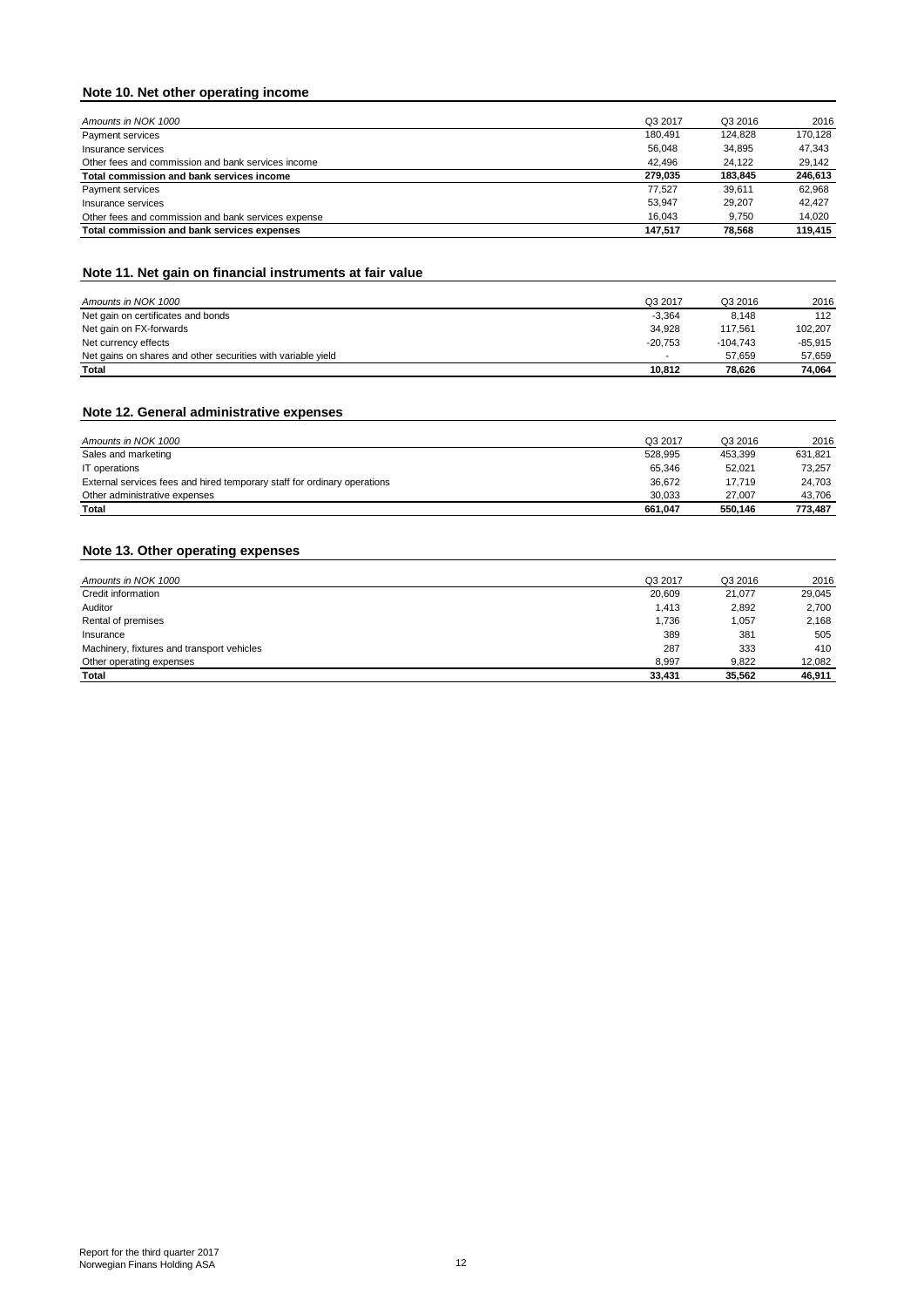## **Note 14. Financial instruments at fair value**

Financial instruments at fair value is measured at different levels.

#### **Level 1 Valuation based on quoted prices in an active market**

Financial instruments in level 1 are determined based on quoted prices in active markets for identical financial instruments available on the balance sheet date.

#### **Level 2 Valuation based on observable market data**

Financial instruments in level 2 are determined based on inputs other than quoted prices, but where prices are observable either directly or indirectly. These include quoted prices in markets that are not active.

#### **Level 3 Valuation based on other than observable market data**

When valuation can not be determined in level 1 or 2, valuation methods based on non-observable market data are used.

#### **Financial instruments at fair value**

|                                           | Q3 2017                  |                          |                          |           |  |
|-------------------------------------------|--------------------------|--------------------------|--------------------------|-----------|--|
| Amounts in NOK 1000                       | Level 1                  | Level 2                  | Level 3                  | Total     |  |
| Certificates and bonds                    |                          | 8,365,022                | -                        | 8,365,022 |  |
| <b>Financial derivatives</b>              |                          | 3,304                    | -                        | 3,304     |  |
| Shares                                    | $\overline{\phantom{0}}$ | $\overline{\phantom{a}}$ | 443                      | 443       |  |
| Financial assets held for sale            |                          | $\overline{\phantom{a}}$ | 29.841                   | 29.841    |  |
| Total financial assets at fair value      |                          | 8.368.325                | 30.284                   | 8,398,609 |  |
| <b>Financial derivatives</b>              |                          | 11.265                   |                          | 11.265    |  |
| Total financial liabilities at fair value |                          | 11.265                   | $\overline{\phantom{0}}$ | 11,265    |  |
|                                           |                          |                          |                          |           |  |

|                                           |         | Q3 2016                  |                          |           |  |
|-------------------------------------------|---------|--------------------------|--------------------------|-----------|--|
| Amounts in NOK 1000                       | Level 1 | Level 2                  | Level 3                  | Total     |  |
| Certificates and bonds                    |         | 5.544.250                | $\overline{\phantom{a}}$ | 5,544,250 |  |
| <b>Financial derivatives</b>              |         | 14.364                   | $\overline{\phantom{0}}$ | 14.364    |  |
| <b>Shares</b>                             |         | $\overline{\phantom{a}}$ | 443                      | 443       |  |
| Financial assets held for sale            |         | $\overline{\phantom{a}}$ | 24.495                   | 24,495    |  |
| Total financial assets at fair value      |         | 5.558.614                | 24.938                   | 5,583,552 |  |
| <b>Financial derivatives</b>              |         |                          |                          |           |  |
| Total financial liabilities at fair value |         |                          |                          |           |  |

|                                           | 2016                     |           |                          |           |
|-------------------------------------------|--------------------------|-----------|--------------------------|-----------|
| Amounts in NOK 1000                       | Level 1                  | Level 2   | Level 3                  | Total     |
| Certificates and bonds                    | $\overline{\phantom{a}}$ | 4.464.203 | $\overline{\phantom{a}}$ | 4,464,203 |
| <b>Financial derivatives</b>              |                          |           | -                        |           |
| Shares                                    |                          |           | 443                      | 443       |
| Financial assets held for sale            |                          | -         | 24.745                   | 24.745    |
| Total financial assets at fair value      |                          | 4.464.203 | 25.188                   | 4,489,391 |
| <b>Financial derivatives</b>              |                          | 6.780     |                          | 6,780     |
| Total financial liabilities at fair value |                          | 6.780     | $\blacksquare$           | 6.780     |

#### **Change in instruments classified at level 3**

| Q3 2017       |                          |                 |  |
|---------------|--------------------------|-----------------|--|
|               |                          |                 |  |
| <b>Shares</b> | sale                     | Total           |  |
| 443           | 24,745                   | 25,188          |  |
| ۰             | $\overline{\phantom{a}}$ |                 |  |
|               | -                        |                 |  |
|               | ۰                        |                 |  |
|               | 5.095                    | 5,095           |  |
| 443           | 29,841                   | 30,284          |  |
|               |                          | Assets held for |  |

#### **Valuation method**

*Ownership in Visa Norge FLI*

Ownership in Visa Norway FLI is considered to be a financial asset and is classified in the category assets held for sale. The fair value of the asset is estimated at MNOK<br>29,8. The calculation is based on input from the a

#### *Shares in BankID Norge AS*

Bank Norwegian AS was at 12.8.2014 issued 280 shares in BankID Norge AS based on the Bank's share of participation in the BankID association. Value of shares were estimated at the going rate at the time granted.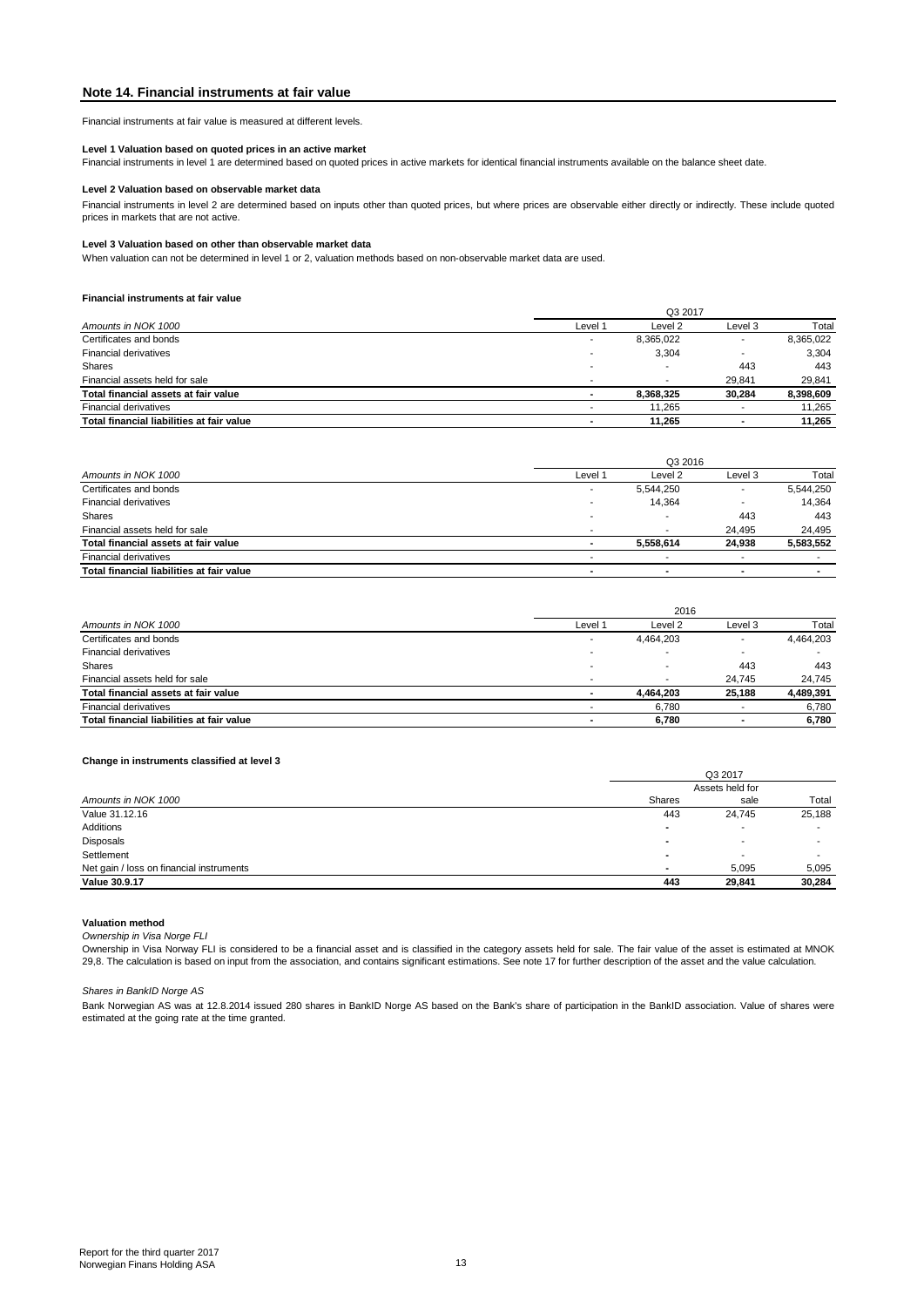## **Note 15. Fair value of financial instruments at amortized cost**

Financial instruments at amortized cost are valued at originally determined cash flows, adjusted for any impairment losses. Amortized cost will not always give values that match the market's assessment of the same instruments. This may be due to different perceptions of market conditions, risk and return requirements.

*Loans and deposits with central banks and credit institutions and deposits from customers* Fair value is estimated to conform with amortized cost.

*Loans to customers*

Loans to customers are exposed to market competition. This means that the potential added value of the loan portfolio will not be maintained over time. Further, individual and group provisions for loan losses are provided for on an ongoing basis. The fair value of loans to customers is therefore considered to conform to the amortized cost.

*Debt securities issued and subordinated loan*

The fair value of debt securities issued and subordinated loan are based on observable market data where available.

#### **Fair value of financial instruments at amortized cost**

|                                             | Q3 2017    |            | Q3 2016      |              | 2016       |            |
|---------------------------------------------|------------|------------|--------------|--------------|------------|------------|
| Amounts in NOK 1000                         | Book value | Fair value | Book value   | Fair value   | Book value | Fair value |
| Cash and deposits with the central bank     | 61.979     | 61.979     | 56.948       | 56,948       | 59,992     | 59,992     |
| Loans and deposits with credit institutions | 1,769,465  | 1,769,465  | 791.698      | 791.698      | 1.103.359  | 1,103,359  |
| Loans to customers                          | 30,135,429 | 30,135,429 | 21,194,238   | 21,194,238   | 24,533,983 | 24,533,983 |
| <b>Total financial assets</b>               | 31,966,873 | 31,966,873 | 22,042,884   | 22,042,884   | 25,697,334 | 25,697,334 |
| Deposits from customers                     | 31,988,426 | 31,988,426 | 22, 154, 135 | 22, 154, 135 | 24.423.773 | 24,423,773 |
| Debt securities issued                      | 2,040,270  | 2,042,374  | 1,991,948    | 1,990,180    | 1,823,973  | 1,823,250  |
| Subordinated Ioan                           | 474.536    | 477.240    | 274,859      | 274.519      | 274.915    | 275,735    |
| <b>Total financial liabilities</b>          | 34,503,233 | 34.508.040 | 24,420,942   | 24.418.834   | 26.522.661 | 26,522,758 |

### **Note 16. Debt securities issued and subordinated loan**

### **Debt securities issued**

| Amounts in NOK 1000          | Q3 2017   | Q3 2016   | 2016      |
|------------------------------|-----------|-----------|-----------|
| Certificates, nominal value  | ۰         | 86,000    |           |
| Bonds, nominal value         | 2,036,000 | 900.000   | 820,000   |
| Value adjustments            | $-145$    | 375       | 259       |
| Accrued interest             | 4.416     | 5.574     | 3.714     |
| Total debt securities issued | 2.040.270 | 1.991.948 | 1,823,973 |

### **Change in debt securities issued**

|                              |                        |         | Overdue /  |               | Balance   |
|------------------------------|------------------------|---------|------------|---------------|-----------|
| Amounts in NOK 1000          | <b>Balance 30.9.17</b> | Issued  | redeemed   | Other changes | 31.12.16  |
| Certificates, nominal value  |                        | -       |            |               |           |
| Bonds, nominal value         | 2,036,000              | 500.000 | $-284.000$ |               | ,820,000  |
| Value adjustments            | -145                   | . .     | -          | $-405$        | 259       |
| Accrued interest             | 4.416                  |         |            | 702           | 3.714     |
| Total debt securities issued | 2,040,270              | 500.000 | $-284.000$ | 297           | 1.823.973 |

| Total debt securities issued | 1.991.948       | 500.000                  | $-388.000$ | 377                      | 1.879.571 |
|------------------------------|-----------------|--------------------------|------------|--------------------------|-----------|
| Accrued interest             | 5.574           |                          |            | 980                      | 4.594     |
| Value adjustments            | 375             |                          | -          | $-603$                   | 977       |
| Bonds, nominal value         | 1.900.000       | 500.000                  | $-274.000$ |                          | 674,000   |
| Certificates, nominal value  | 86.000          | $\overline{\phantom{a}}$ | $-114.000$ | $\overline{\phantom{a}}$ | 200,000   |
| Amounts in NOK 1000          | Balance 30.9.16 | Issued                   | redeemed   | Other changes            | 31.12.15  |
|                              |                 |                          | Overdue /  |                          | Balance   |

#### **Change in subordinated loan**

| Accrued interest<br>Total subordinated loan | 785<br>474.536  | <br>200,000 |           | 289<br>$-379$ | 496<br>274.915 |
|---------------------------------------------|-----------------|-------------|-----------|---------------|----------------|
| Value adjustments                           | $-1.249$        |             |           | $-668$        | $-581$         |
| Subordinated Ioan, nominal value            | 475.000         | 200.000     |           |               | 275.000        |
|                                             |                 |             |           |               |                |
| Amounts in NOK 1000                         | Balance 30.9.17 | Issued      | redeemed  | Other changes | 31.12.16       |
|                                             |                 |             | Overdue / |               | Balance        |

|                                  |                 |         | Overdue / |               | Balance  |
|----------------------------------|-----------------|---------|-----------|---------------|----------|
| Amounts in NOK 1000              | Balance 30.9.16 | Issued  | redeemed  | Other changes | 31.12.15 |
| Subordinated Ioan, nominal value | 275.000         | 100.000 |           | -             | 175.000  |
| Value adiustments                | $-599$          | -       |           | $-184$        | -416     |
| Accrued interest                 | 458             |         |           | 80            | 378      |
| <b>Total subordinated loan</b>   | 274.859         | 100.000 |           | $-104$        | 174.962  |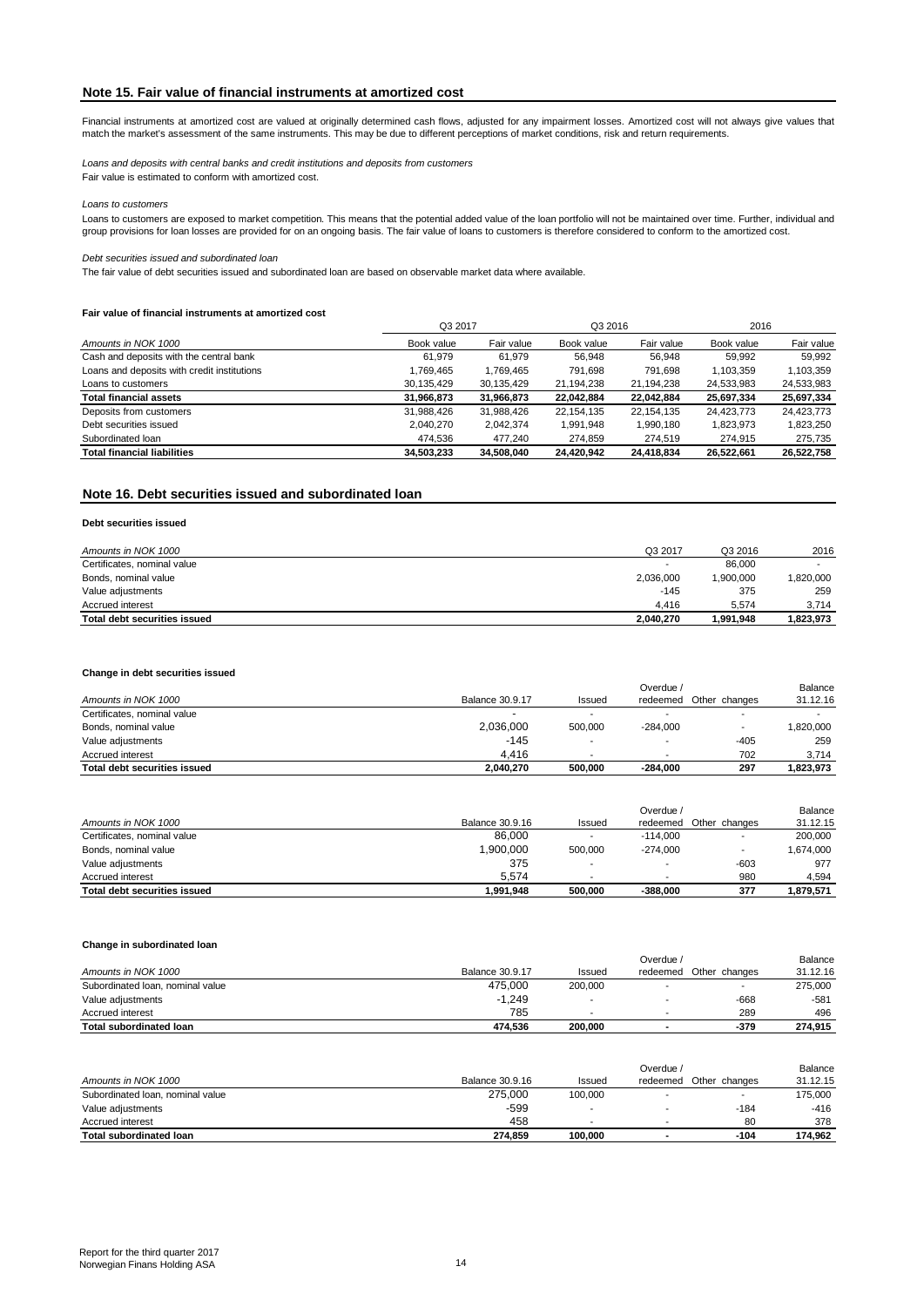## **Note 17. Financial assets held for sale**

The Bank is a member of Visa Norway FLI ("Visa Norway"), being a shareholder of Visa Europe Ltd. On 2. November 2015, an agreement between Visa Europe Ltd. and Visa Inc. was announced where Visa Inc. acquires all shares in Visa Europe Ltd. This transaction consists of a cash consideration, convertible preference shares and a<br>deferred cash consideration paid three years after comp the cash consideration based on the Bank's stake in Visa Norway. The cash consideration received of MNOK 57.7 was reclassified to the income statement in 2016. Further<br>changes in the value of the preference shares and the

### **Note 18. Receivables**

| Amounts in NOK 1000 | Q3 2017 | Q3 2016 | 2016   |
|---------------------|---------|---------|--------|
| Commissions         | 93.473  | 83,765  | 82,373 |
| Prepaid expenses    | 15,601  | 16.938  | 12,140 |
| Other receivables   | 14.509  | .745    | 5.406  |
| <b>Total</b>        | 123.584 | 102.448 | 99,919 |

### **Note 19. Other liabilities**

| Amounts in NOK 1000   | Q3 2017 | Q3 2016 | 2016    |
|-----------------------|---------|---------|---------|
| Payables to suppliers | 21,413  | 34,177  | 40,903  |
| Value added tax       | 3,987   | 3,455   | 3,533   |
| Social security tax   | 1,445   | 934     | .862    |
| Tax withholdings      | 1.504   | 1,336   | 2,090   |
| Other liabilities     | 256.792 | 12.092  | 92,375  |
| Total                 | 285.142 | 51,995  | 140,764 |

### **Note 20. Accrued expenses**

| Amounts in NOK 1000 | Q3 2017 | Q3 2016 | 2016   |
|---------------------|---------|---------|--------|
| Accrued expenses    | 141,374 | 79.415  | 83,426 |
| <b>Bonus</b>        | 9,039   | 10.498  | 10,152 |
| Holiday pay         | 3,311   | 3,100   | 4,328  |
| Board remuneration  | 558     | 738     | 1,218  |
| Accrued fees        | 354     | 298     | 177    |
| Total               |         |         |        |
|                     | 154,636 | 94,048  | 99,302 |

### **Note 21. Capital adequacy**

| Amounts in NOK 1000                         | Q3 2017   | Q3 2016   | 2016      |
|---------------------------------------------|-----------|-----------|-----------|
| Share capital                               | 186,689   | 180.104   | 180,105   |
| + Share premium reserve                     | 971.182   | 482.827   | 481.980   |
| + Other reserves                            | 3,484,925 | 2,055,865 | 2,338,191 |
| - Deferred tax assets and intangible assets | 124.004   | 113.578   | 115.543   |
| Common equity tier 1                        | 4,518,791 | 2,605,218 | 2,884,734 |
| + Additional Tier 1 capital                 | 635,000   | 335,000   | 335,000   |
| Tier 1 capital                              | 5,153,791 | 2.940.218 | 3,219,734 |
| + Tier 2 capital                            | 474,536   | 274,859   | 274.915   |
| <b>Total capital</b>                        | 5,628,327 | 3,215,076 | 3,494,649 |
|                                             |           |           |           |

**Calculation basis** 

| <b>Credit risk</b>                      |            |            |            |
|-----------------------------------------|------------|------------|------------|
| Covered bonds                           | 193.538    | 129.111    | 76.611     |
| + Institutions                          | 1,073,714  | 651.775    | 668,408    |
| + Loans to customers                    | 21,172,380 | 15.020.142 | 17,310,780 |
| + Defaulted loans and other commitments | 2,063,866  | 1,309,215  | 1,578,115  |
| + Other assets                          | -          | 65         |            |
| + Operational risk                      | 2,608,276  | 1,630,220  | 1,630,220  |
| <b>Total calculation basis</b>          | 27,111,774 | 18,740,528 | 21,264,135 |
| Common equity tier 1 %                  | 16.67 %    | 13.90 %    | 13.57%     |
| Tier 1 capital %                        | 19.01 %    | 15.69%     | 15.14 %    |
| Total capital %                         | 20.76 %    | 17.16 %    | 16.43%     |
|                                         |            |            |            |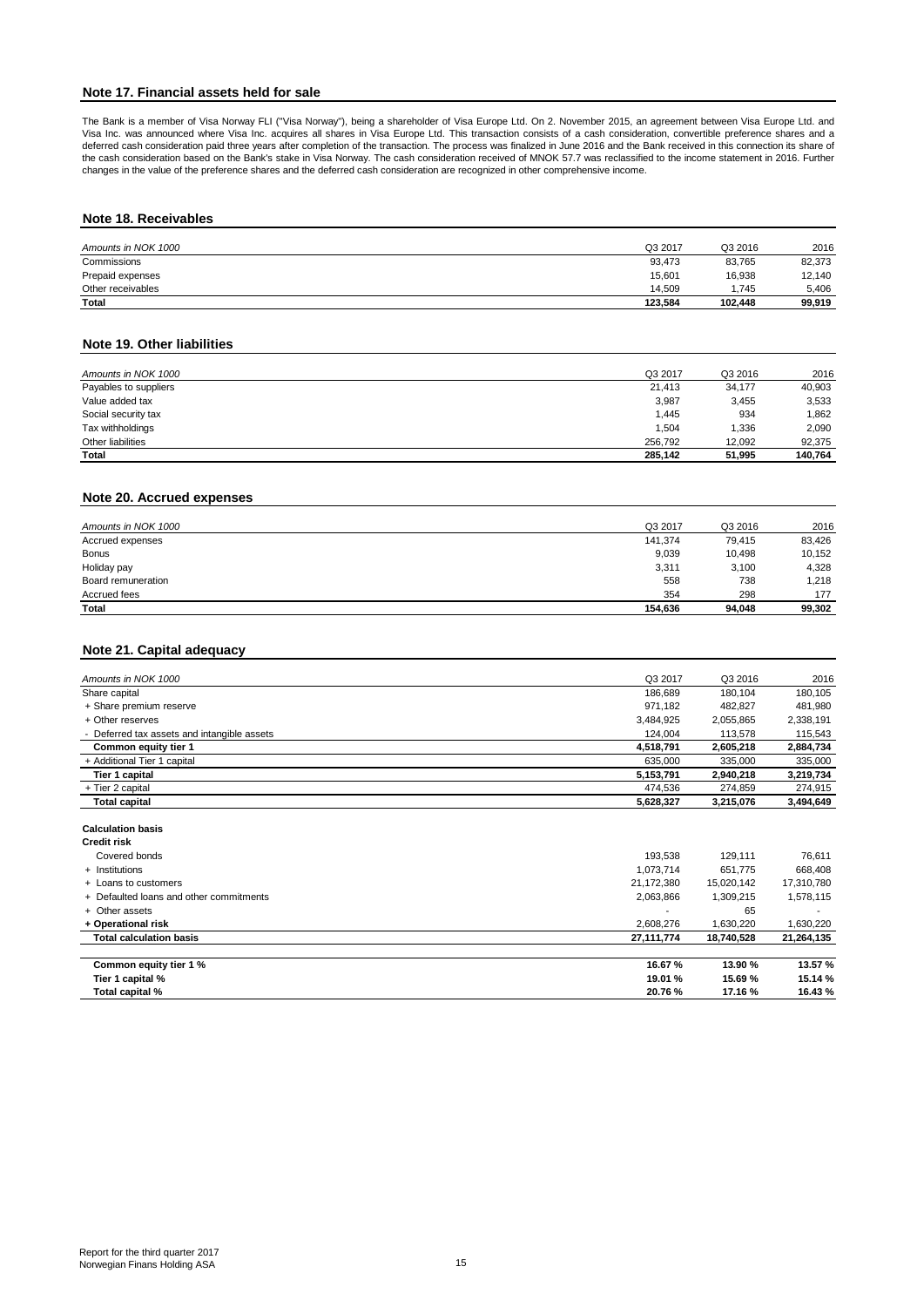### **Note 22. Lease agreements**

The Bank is sharing premises with Norwegian Air Shuttle ASA. There is a lease agreement at Fornebu. The agreement expires 31.3.2018 (with extension option up to 31.3.2020), and the tenancy terminates without notice. The annual rent totals MNOK 1.9.

### **Note 23. Related parties**

Bank Norwegian and Norwegian Air Shuttle ASA have since October 2007 had an agreement regarding the Bank's use of the brand name Norwegian, IP-rights, and cooperation regarding the loyalty program and credit cards. The agreement is later expanded to sales financing. In connection with the Bank's establishment in Sweden, the original agreement was replaced by new agreements as of 1.1.2013, with a duration of three years. The agreement is renegotiated and extended until 31.12.2020, and applies to Norway, Sweden, Denmark and Finland. All accrued rights remain. In addition to the co-operation agreement regarding use of brand name and IP-rights, agent agreements have been entered into relating to distribution of financial services regarding credit cards and sales financing of airline tickets.

Norwegian Finans Holding ASA (org. number 991 281 924) owns 100% of Bank Norwegian AS (org. number 991 455 671).

### **Note 24. Subsequent events**

There is no awareness of other events after the date of the balance sheet that may be of material significance to the accounts.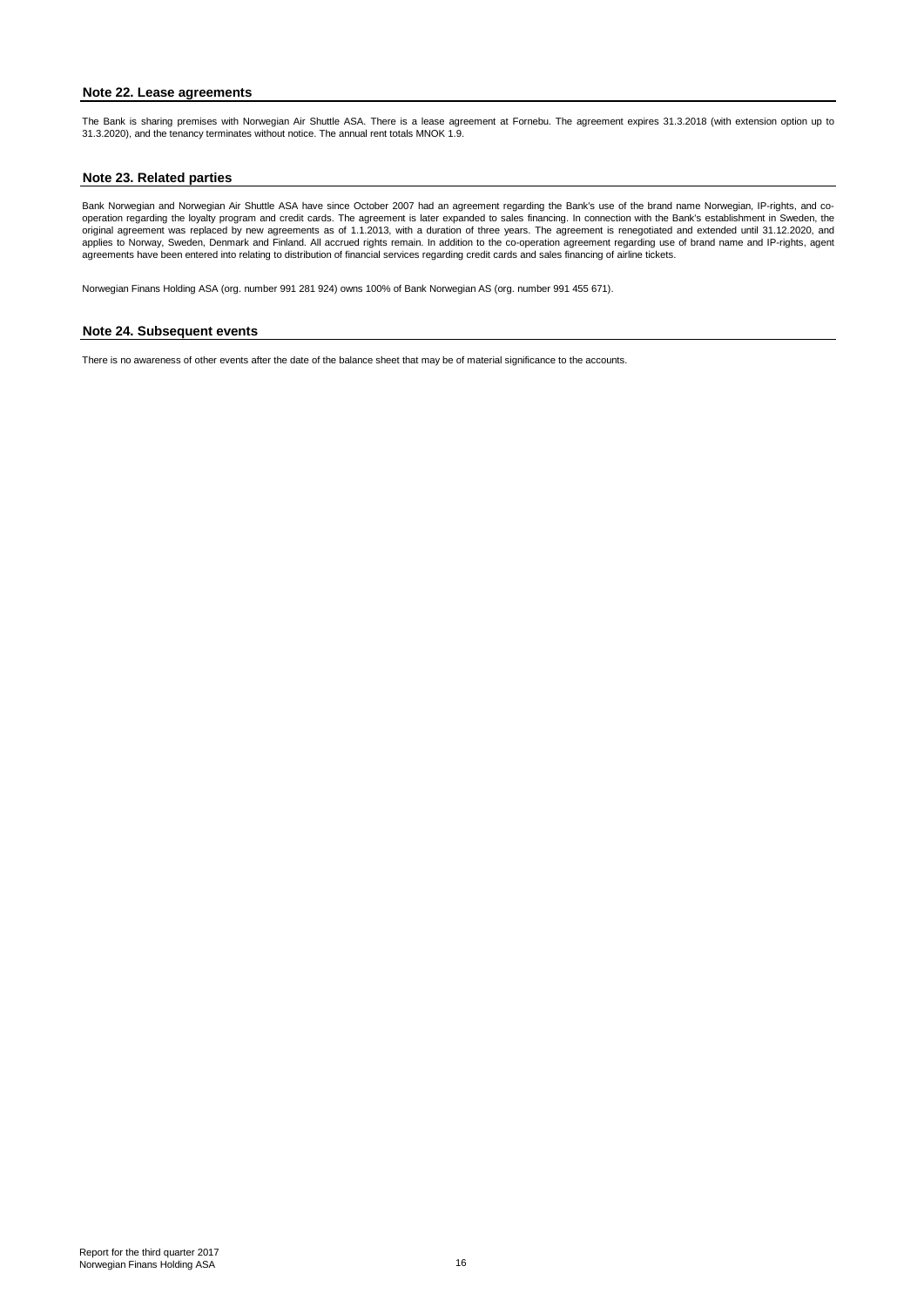## **Quarterly figures**

# **Profit and loss account**

|                                                |           |           | Norwegian Finans Holding Group |          |         |
|------------------------------------------------|-----------|-----------|--------------------------------|----------|---------|
| Amounts in NOK 1000                            | Q3 2017   | Q2 2017   | Q1 2017                        | Q4 2016  | Q3 2016 |
| Interest income                                | 1,069,793 | 1,016,460 | 934,049                        | 846,611  | 740,707 |
| Interest expenses                              | 132,140   | 124,215   | 108,347                        | 93,686   | 86,367  |
| Net interest income                            | 937,653   | 892,245   | 825,702                        | 752,925  | 654,339 |
| Commission and bank services income            | 104,415   | 93,728    | 80,892                         | 62,767   | 67,989  |
| Commission and bank services expenses          | 55,250    | 50,118    | 42,149                         | 40,846   | 29,834  |
| Net change in value on securities and currency | 685       | 4,612     | 5,516                          | $-4,562$ | 5,752   |
| Other income                                   |           |           |                                |          | 170     |
| Net other operating income                     | 49,850    | 48,222    | 44,258                         | 17,359   | 44,077  |
| <b>Total income</b>                            | 987,503   | 940,467   | 869,960                        | 770,284  | 698,416 |
| Personnel expenses                             | 18,711    | 16,351    | 19,394                         | 14.713   | 17,977  |
| General administrative expenses                | 229,649   | 215,419   | 215,979                        | 223,340  | 210,998 |
| Ordinary depreciation                          | 10,403    | 10,861    | 11,375                         | 11,299   | 10,761  |
| Other operating expenses                       | 11,008    | 10,835    | 11,589                         | 11,348   | 11,772  |
| <b>Total operating expenses</b>                | 269,771   | 253,466   | 258,336                        | 260,700  | 251,508 |
| Provision for loan losses                      | 140,862   | 155,193   | 177,224                        | 144,663  | 119,073 |
| Profit on ordinary activities before tax       | 576,870   | 531,808   | 434,400                        | 364,921  | 327,836 |
| Tax charge                                     | 144,424   | 132,779   | 108,609                        | 75,149   | 81,959  |
| Profit on ordinary activities after tax        | 432,446   | 399,029   | 325,791                        | 289,772  | 245,877 |

## **Comprehensive income**

| Amounts in NOK 1000                                                    | Q3 2017            | Q <sub>2</sub> 2017 | Q1 2017 | Q4 2016 | Q3 2016 |
|------------------------------------------------------------------------|--------------------|---------------------|---------|---------|---------|
| Profit on ordinary activities after tax                                | 432.446            | 399.029             | 325.791 | 289.772 | 245.877 |
| Change in fair value for assets held for sale                          | 1.466              | 937                 | 2.691   | 250     | 1.147   |
| Tax                                                                    | $-11$ <sup>4</sup> |                     | $-20$   | - 4     | -9      |
| Other comprehensive income that may be reclassified to profit and loss | 1.455              | 930                 | 2.671   | 248     | 1.138   |
| Comprehensive income for the period                                    | 433.901            | 399.959             | 328.462 | 290.020 | 247.015 |

## **Balance sheet**

| Amounts in NOK 1000                         | 30.9.17    | 30.6.17    | 31.3.17    | 31.12.16   | 30.9.16      |
|---------------------------------------------|------------|------------|------------|------------|--------------|
| <b>Assets</b>                               |            |            |            |            |              |
| Cash and deposits with the central bank     | 61,979     | 61,981     | 59,986     | 59,992     | 56,948       |
| Loans and deposits with credit institutions | 1,769,465  | 1,394,852  | 1,071,771  | 1,103,359  | 791,698      |
| Loans to customers                          | 30,135,429 | 28,868,053 | 27,152,968 | 24,533,983 | 21,194,238   |
| Certificates and bonds                      | 8,365,022  | 8,185,779  | 6,567,532  | 4,464,203  | 5,544,250    |
| <b>Financial derivatives</b>                | 3,304      | 946        | 2,578      |            | 14,364       |
| Shares and other securities                 | 443        | 443        | 443        | 443        | 443          |
| Assets held for sale                        | 29,841     | 28,374     | 27,437     | 24,745     | 24,495       |
| Intangible assets                           | 115,579    | 117,965    | 113,698    | 107,826    | 103,706      |
| Deferred tax asset                          | 8,425      | 8,318      | 7,925      | 7,717      | 9,872        |
| <b>Fixed assets</b>                         | 1,071      | 1,094      | 54         | 65         | 84           |
| Receivables                                 | 123,584    | 131,124    | 126,469    | 99,919     | 102,448      |
| <b>Total assets</b>                         | 40,614,141 | 38,798,929 | 35,130,859 | 30,402,252 | 27,842,546   |
| <b>Liabilities and equity</b>               |            |            |            |            |              |
| Deposits from customers                     | 31,988,426 | 30,922,923 | 28,249,846 | 24,423,773 | 22, 154, 135 |
| Debt securities issued                      | 2,040,270  | 2,040,622  | 1,798,667  | 1,823,973  | 1,991,948    |
| <b>Financial derivatives</b>                | 11,265     | 3,999      |            | 6,780      |              |
| Tax payable                                 | 382,070    | 239,822    | 310,971    | 297,468    | 221,766      |
| Other liabilities                           | 285,142    | 163,695    | 253,117    | 140,764    | 51,995       |
| Accrued expenses                            | 154,636    | 101,988    | 92,092     | 99,302     | 94,048       |
| Subordinated Ioan                           | 474,536    | 474,721    | 274,892    | 274,915    | 274,859      |
| <b>Total liabilities</b>                    | 35,336,346 | 33,947,770 | 30,979,585 | 27,066,976 | 24,788,750   |
| Share capital                               | 186,689    | 186,619    | 186,619    | 180,104    | 180,104      |
| Share premium reserve                       | 971,182    | 966,570    | 966,825    | 481,980    | 482,827      |
| Paid, not registered capital                |            | 4,683      |            |            |              |
| Tier 1 capital                              | 635,000    | 635,000    | 335,000    | 335,000    | 335,000      |
| Retained earnings and other reserves        | 3,484,925  | 3,058,288  | 2,662,831  | 2,338,192  | 2,055,865    |
| <b>Total equity</b>                         | 5,277,796  | 4,851,159  | 4,151,274  | 3,335,276  | 3,053,796    |
| <b>Total liabilities and equity</b>         | 40,614,141 | 38,798,929 | 35,130,859 | 30,402,252 | 27,842,546   |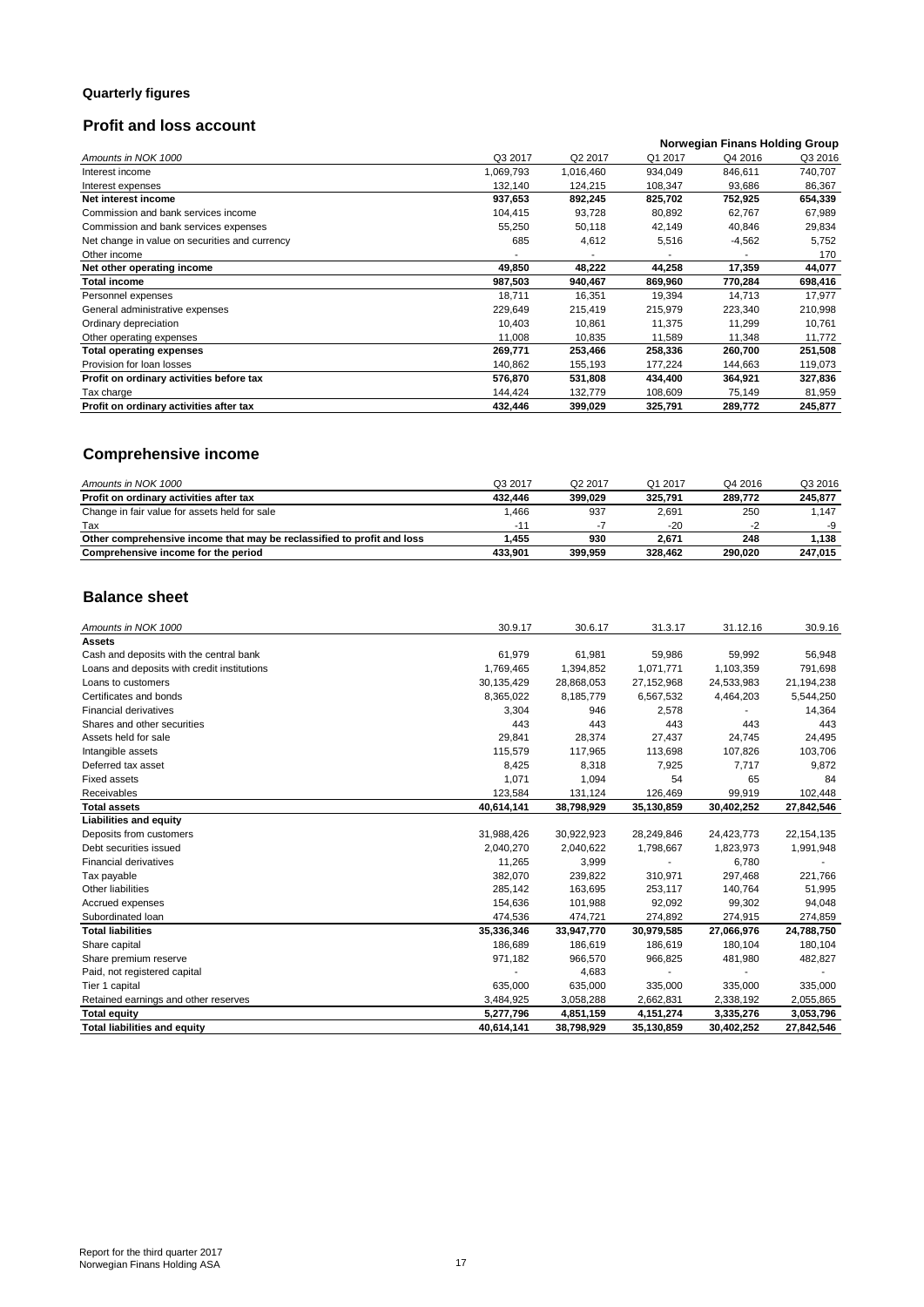# **Profit and loss account**

|                                                |              |              | Norwegian Finans Holding ASA |                 |          |
|------------------------------------------------|--------------|--------------|------------------------------|-----------------|----------|
| Amounts in NOK 1000                            | Q3 2017      | Q3 2016      | <b>YTD 2017</b>              | <b>YTD 2016</b> | 2016     |
| Interest income                                | 2            | 2            | 43                           | 12              | 15       |
| Interest expenses                              |              |              |                              |                 |          |
| Net interest income                            | $\mathbf{2}$ | $\mathbf{2}$ | 43                           | 12              | 15       |
| Commission and bank services income            |              |              |                              |                 |          |
| Commission and bank services expenses          | 110          | 40           | 298                          | 282             | 323      |
| Net change in value on securities and currency |              |              |                              |                 | 6,164    |
| Other income                                   |              | ٠            |                              |                 |          |
| Net other operating income                     | $-110$       | -40          | $-298$                       | $-282$          | 5,841    |
| <b>Total income</b>                            | -109         | -37          | $-255$                       | $-269$          | 5,856    |
| Personnel expenses                             | 298          | 438          | 706                          | 1,644           | 2,099    |
| General administrative expenses                |              |              |                              |                 |          |
| Ordinary depreciation                          |              |              |                              |                 |          |
| Other operating expenses                       | 421          | 352          | 1,610                        | 4,736           | 4,775    |
| <b>Total operating expenses</b>                | 719          | 790          | 2,316                        | 6,380           | 6,875    |
| Provision for loan losses                      |              |              |                              |                 |          |
| Profit on ordinary activities before tax       | -828         | $-827$       | $-2,571$                     | $-6,649$        | $-1,019$ |
| Tax charge                                     | $-107$       | $-207$       | $-708$                       | $-1,662$        | $-255$   |
| Profit on ordinary activities after tax        | $-721$       | -620         | $-1,863$                     | $-4,987$        | -764     |

## **Comprehensive income**

|                                         |         |         |          | Norwegian Finans Holding ASA |      |
|-----------------------------------------|---------|---------|----------|------------------------------|------|
| Amounts in NOK 1000                     | Q3 2017 | Q3 2016 | YTD 201  | <b>YTD 2016</b>              | 2016 |
| Profit on ordinary activities after tax | $-721$  | $-620$  | $-1.863$ | $-4.98$                      | -764 |
| Comprehensive income for the period     | $-721$  | -620    | $-1.863$ | $-4.98$                      | -764 |

## **Balance sheet**

|                                             |           |          | Norwegian Finans Holding ASA |  |
|---------------------------------------------|-----------|----------|------------------------------|--|
| Amounts in NOK 1000                         | 30.9.17   | 30.9.16  | 31.12.16                     |  |
| <b>Assets</b>                               |           |          |                              |  |
| Loans and deposits with credit institutions | 6.820     | 9,540    | 8,643                        |  |
| Ownership interests in group companies      | 1,150,000 | 650.000  | 650,000                      |  |
| Deferred tax asset                          | 4.654     | 3,203    | 3,946                        |  |
| Receivables                                 | 423       | 12       | 6,164                        |  |
| <b>Total assets</b>                         | 1,161,897 | 662,756  | 668,752                      |  |
| <b>Liabilities and equity</b>               |           |          |                              |  |
| Other liabilities                           | 6         | 16       | 32                           |  |
| Accrued expenses                            | 873       | 1,172    | 1,627                        |  |
| <b>Total liabilities</b>                    | 879       | 1,188    | 1,659                        |  |
| Share capital                               | 186,689   | 180,104  | 180,105                      |  |
| Share premium reserve                       | 971.182   | 482.827  | 481,980                      |  |
| Retained earnings and other reserves        | 3,146     | $-1,363$ | 5,008                        |  |
| <b>Total equity</b>                         | 1,161,017 | 661,567  | 667,093                      |  |
| <b>Total liabilities and equity</b>         | 1,161,897 | 662,756  | 668,752                      |  |
|                                             |           |          |                              |  |

Bærum, October 30, 2017 Board of Directors of Norwegian Finans Holding ASA

Bjørn H. Kise Sommer var det annes Anita Aarnæs John Høsteland (Stelland annes Anita Aarnæs John Høsteland 199 Chairman of the Board Board Member Board Member

Board Member CEO Board Member Brede G. Huser Christian Christian Rødsæther Christian Rødsæther Tine Wollebekk Board Member CEO